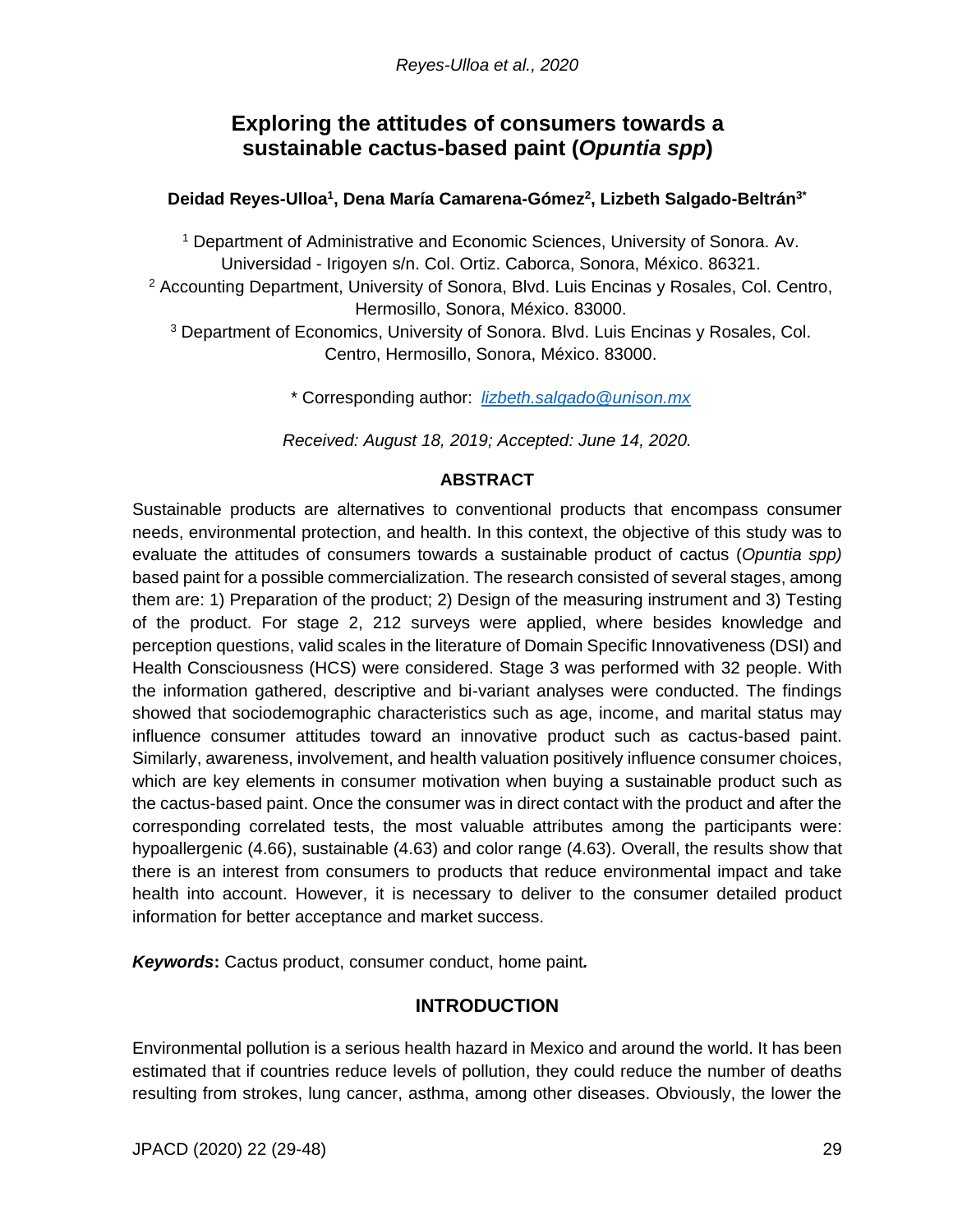levels of air pollution are, the better health will be, regarding the diseases just named, not only in the long term, but also in the short term, according to the World Health Organization (WHO, 2016).

Among the various types of pollution, domestic lead exposure is progressive and is attributed to various sources, one of them wall paints with lead compounds, as well as toy paint or glazed ceramic kitchen pots (Rodríguez *et al.,* 2016). As a proposal to address this situation, alternatives have come up, such as sustainable paints used in green buildings. Among the characteristics of such products are the following: absence of plastic components in its formula, paint free of chemical synthesis (a possible contributor to the Sick Building Syndrome)<sup>1</sup> and a static electricity preventer, which means less dust, an element that affects people with allergies.

In this way, the demand for solvent-based paints is decreasing due to its high content of Volatile Organic Compounds (VOC) and strict regulations regarding its use (Markets and Markets, 2018). Water-based segment is expected to grow at a higher Compound Annual Growth Rate (CAGR) between 2017 and 2022, due to its organic nature and the trends in the purchase of ecofriendly products. Among the craft paints, the lime paint is a water-based type, whose water is a volatile or binder solvent and the slaked lime  $[Ca (OH)<sub>2</sub>]$  produces the load and the pigment (Lozano, 2002). It is particularly suitable for interior painting, although it is also used for outdoors in the case of restorations.

Although the sustainable products alternative represents a feasible way to counter the negative impacts of the industrial products on the environment, the truth is that their acquisition and use are subject to the preferences and choices of consumers. It is for this reason that several studies have focused on studying the factors that influence the selection of a product. More particularly, some studies have related the consumer innovativeness (Domain Specific Innovativeness-DSI) with new food product adoption (Michon *et al.,* 2010; Barrena *et al.,* 2013; Terán *et al.,* 2015; Hung *et al.,* 2016; Salgado *et al.,* 2016, 2018) and the health consciousness (HCS) has focused on food and exercise (Droms *et al.,* 2009; Kaynak and Eksi, 2014). In both cases, no studies have been found analyzing DSI and HCS towards alternative home paint products.

Commercialization of lime paint is not extensive, being limited to homemade, where the knowledge in its development has been passed through generations, but as being considered unattractive for being colorless. In this research, cactus (*Opuntia spp.*) based paint was selected, where the raw material is available at the local and regional territory.

<sup>1</sup>The Sick Building Syndrome (SBS) is a "Set of sicknesses caused by the contamination in the air and lack of ventilation in closed places, which produces in at least 20% of their occupants, symptoms such as, throat soreness or tightness; dry, itchy skin, or unexplained rashes; Itchy, irritated, dry, or watery eyes, headaches, tiredness and difficulty concentrating, frequent colds and unspecified hypersensitivity. These symptoms tend to disappear when one leaves the building" (INSH, 2008).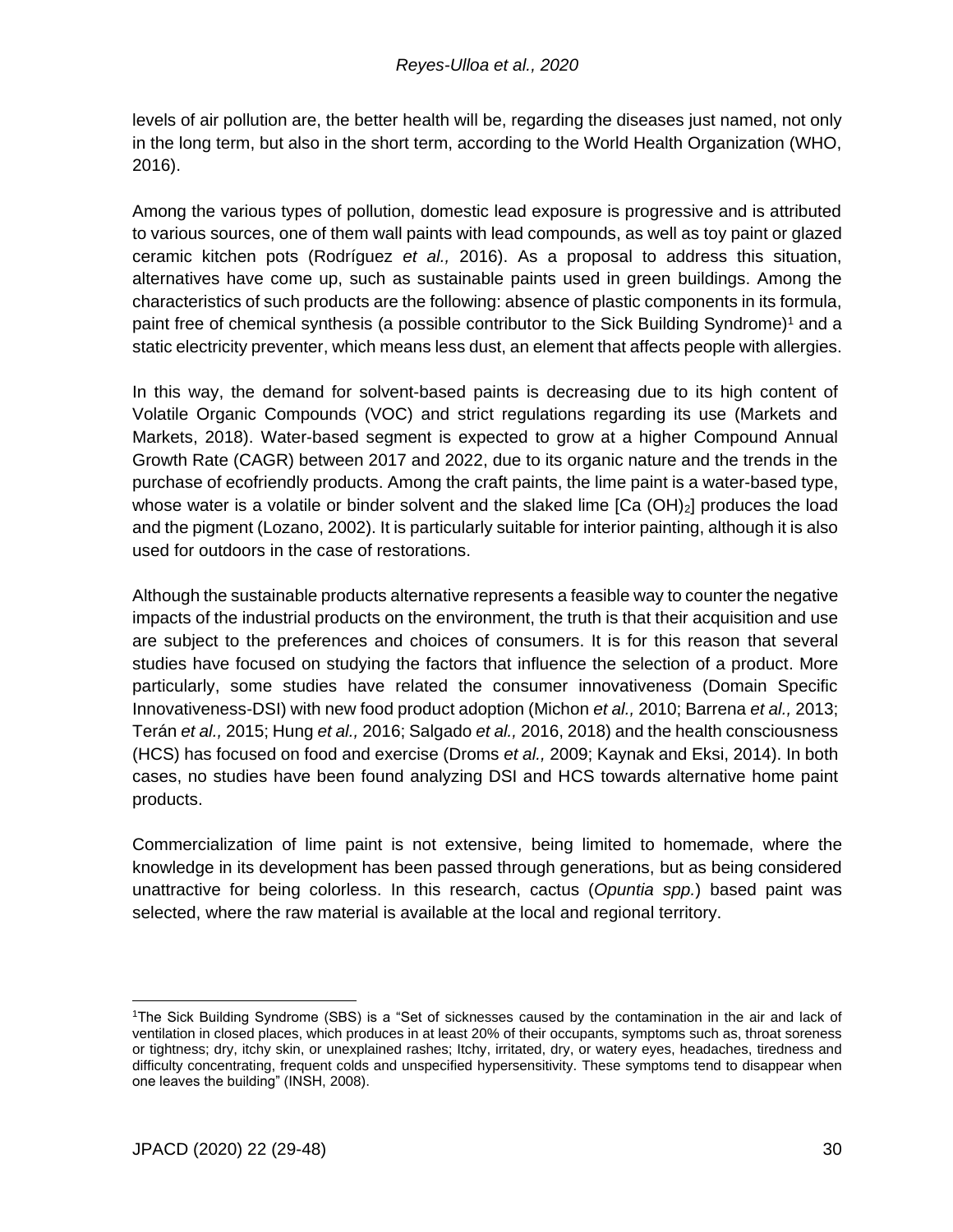The total cactus pear production in Mexico, including fodder cactus, vegetable cactus (nopalitos) and tuna (fruit), is 1,502,315 metric tons per year with a planted surface of 76 thousand hectares (SIAP, 2018). Cactus pear is a plant that is produced in 27 states, where Mexico City, Morelos, San Luis Potosi, Jalisco, Aguascalientes, Hidalgo, and Puebla contribute with almost 95% of the national production (Anaya-Pérez and Bautista-Zane, 2008). Cactus pear is among the 27 crops with the largest cultivated area at national level and it is in 42nd place in economic production (SIAP, 2018).

It is a plant with nutritional and economic benefits. The cactus pear and tuna growers earn between USD\$3,162 and \$3,795 ha<sup>-1</sup> yr<sup>-1</sup>, which represents six times more income than the producers of corn and beans earn in the same land space (SAGARPA, 2015). These economic characteristics are favorable to produce cactus pear. On the other hand, considering that the cactus-based paint is hypoallergenic and desertic regions like the one chosen for this study presents environmental and development conditions, such as extreme weather, scarce vegetation (that contributes to the generation of dust), urbanized areas (that increase pollution) and heat islands (that increase pollen production), that exacerbate allergies and asthma (Mendoza *et al.,* 2001; Roa *et al.,* 2009; Terán *et al.,* 2009; García and Martínez, 2010; National Wildlife Federation, 2010; Mancilla *et al.,* 2015) led to the study being carried out in the city of Caborca, Sonora, México. The research will analyze the attitudes of consumers towards a cactus-based paint. Attitudes are based in cognitive evaluations that can be heuristic or rational, supported by experience or knowledge (Argyriou and Melewar, 2011). The same way, the expected benefits play an important role in the consumer behavior. There are functional benefits and related benefits. The first ones are related with the tangible needs like quality, convenience, prices, and others. The second ones are associated with intangible benefits like the ones that result from the relationship established between the provider of the service and the consumer (Calvo-Porral *et al.,* 2015).

Accordingly, the objective of this study was to evaluate the attitudes of consumers towards a sustainable product of a cactus (*Opuntia spp.*) based paint. In this sense, this work tries to provide information in the understanding of consumer and his relationship with the innovativeness and health consciousness as also with the acceptance of sustainable products. Innovations are not only about invention, but also of taking knowledge previously acquired and combining it with skills and available resources, resulting in a modification of goods and services, making it more useful to the consumer (Arzak, 2011). There are different types of innovations: of the product, of the process, of marketing, technological and social. Bearing in mind the aim of the study, in this research "innovation" is of the marketing as well as of the process. The findings could be used for marketing strategies to attract more consumers and contribute to the development of local economies.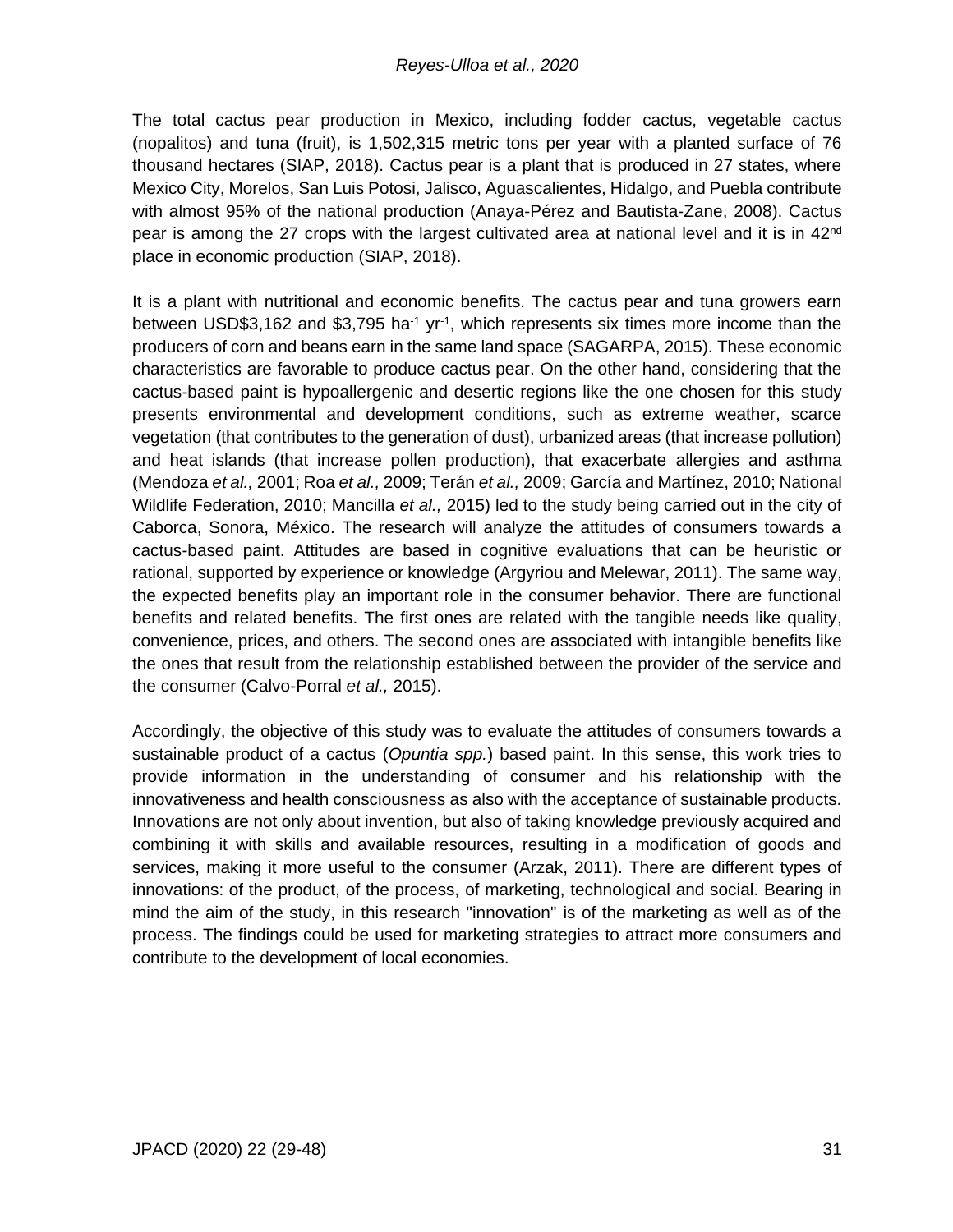## **MATERIALS AND METHODS**

#### **Study area**

The research was conducted in the Caborca County, Sonora, Mexico (Fig. 1) with a population of 85,631 inhabitants (INEGI, 2015). Caborca is a region whose main economic activity is based on agriculture, followed by mining, farming, and trade.



**Figure 1.** Location map of Caborca, Sonora, Mexico. **Source:** INEGI (2018[\) http://www.beta.inegi.org.mx/app/mapas/](about:blank)

#### **Design of the study**

The study consisted of three phases: 1) Preparation of the product; 2) Design of the measuring instrument (survey application); and 3) Testing of the product.

The *Opuntia* genus belongs to the Cactaceae family and is well known as cactus pear plant or nopal (Sáenz *et al.,* 2004). It has several uses. One of the most common is the food like vegetables, where the Mexican *per capita* consumption is 6.4 kg (FAO, 2017). But its usefulness extends to several areas, like preparation of sweets, animal feed (Bravo-Hollins, 1978; Fischer and Turner, 1978), energy, medicine, cosmetics, agricultural products (Barbera, 1995) nutraceutical nutrition (Sáenz, 2002), diabetes control (Basurto *et al.,* 2006) and industrial uses (Sáenz *et al.,* 2004). The production in Sonora is 3,093.80 tons yr<sup>-1</sup> with 149 hectares planted (SIAP, 2018). *Opuntia* genus presents a great distribution and representativeness. There are over 200 species from Canada to Patagonia (Illoldi-Rangel *et al.,* 2012).

Regarding the species, *O. spinulifera* has not been completely documented and referenced in the scientific literature, therefore the records around its mucilage are scarce (Vargas *et al.,* 2016; Madera-Santana *et al*., 2018). It can be easily identified by presence of adult trunks, ovate, piriform, or subcircular cladodes, the apex obtuse or acute, with whitish acicular spines, yellowish or straw base (Scheinvar *et al.,* 2011) (Fig. 2), produces xoconostle and it is one of the best ones for creating craft paints by generating greater fixation, with high viscosity and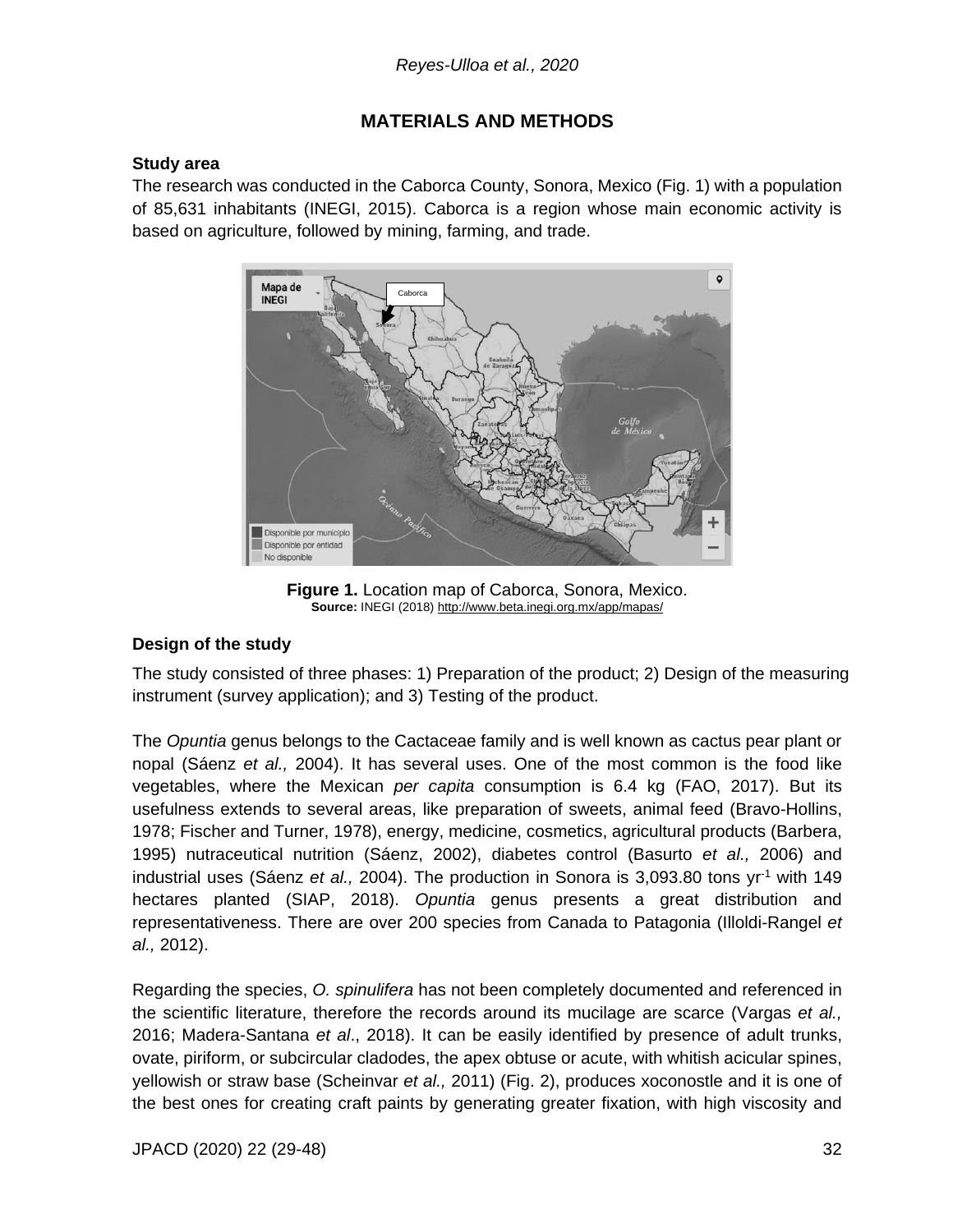abundance compared to other *Opuntia* and does not release fine powders (talcum) (Vargas-Rodríguez *et al*., 2012; Vargas *et al.*, 2016). This extract has also shown improved water resistance when painting concrete (Chandra *et al*., 1998). Vargas *et al.,* (2016) reported that the mucilage yield was 4.4%. The sowing of this crop in the County of Caborca is by backyard farming and there are no official records about it. This crop could be an alternative that the local grower must consider sowing by, not requiring large amounts of water.



**Figure 2**. *Cladodes, fruit, and flower of the O. spinulifera* **Source:** Rodríguez G. (2018) [https://www.naturalista.mx/photos/16544996?fbclid=IwAR2YwpJV5Acud\\_l\\_tt9](https://www.naturalista.mx/photos/16544996?fbclid=IwAR2YwpJV5Acud_l_tt9RCw5GxUJBQnHWskqlUoXwWkilitbe5nHvbp6TwEU) [RCw5GxUJBQnHWskqlUoXwWkilitbe5nHvbp6TwEU](https://www.naturalista.mx/photos/16544996?fbclid=IwAR2YwpJV5Acud_l_tt9RCw5GxUJBQnHWskqlUoXwWkilitbe5nHvbp6TwEU)

### **Preparation of the product**

### *Experimental stage 1*

Ingredients used according to Mora and Vargas (2015): lime (40%); grain salt (3.5%); liquid cactus adhesive (500 g) and 3 L of water to prepare 7 L of paint.

The method for mucilage extraction was as follows: initial cladodes cleaning with a solution of drinking water, cupric hydroxide, and chlorine (1: 5: 4 volume/volume/volume) for 2 min. Thorns were removed manually. The cuticle and the epidermis were removed with a knife, trying to recover as much of chlorenchyma and parenchyma, in which the largest number of cells that store the mucilage are found (Domínguez-Canales *et al*., 2011). Then they were cut into longitudinal pieces of about 1 cm, liquified with a liter of water, and left to macerate for 12 h. Mucilage was filtered to remove the liquid from the solids (Fig. 3) in approximately 25 min. It was mixed with grain salt and lime, then left to macerate for 24 h.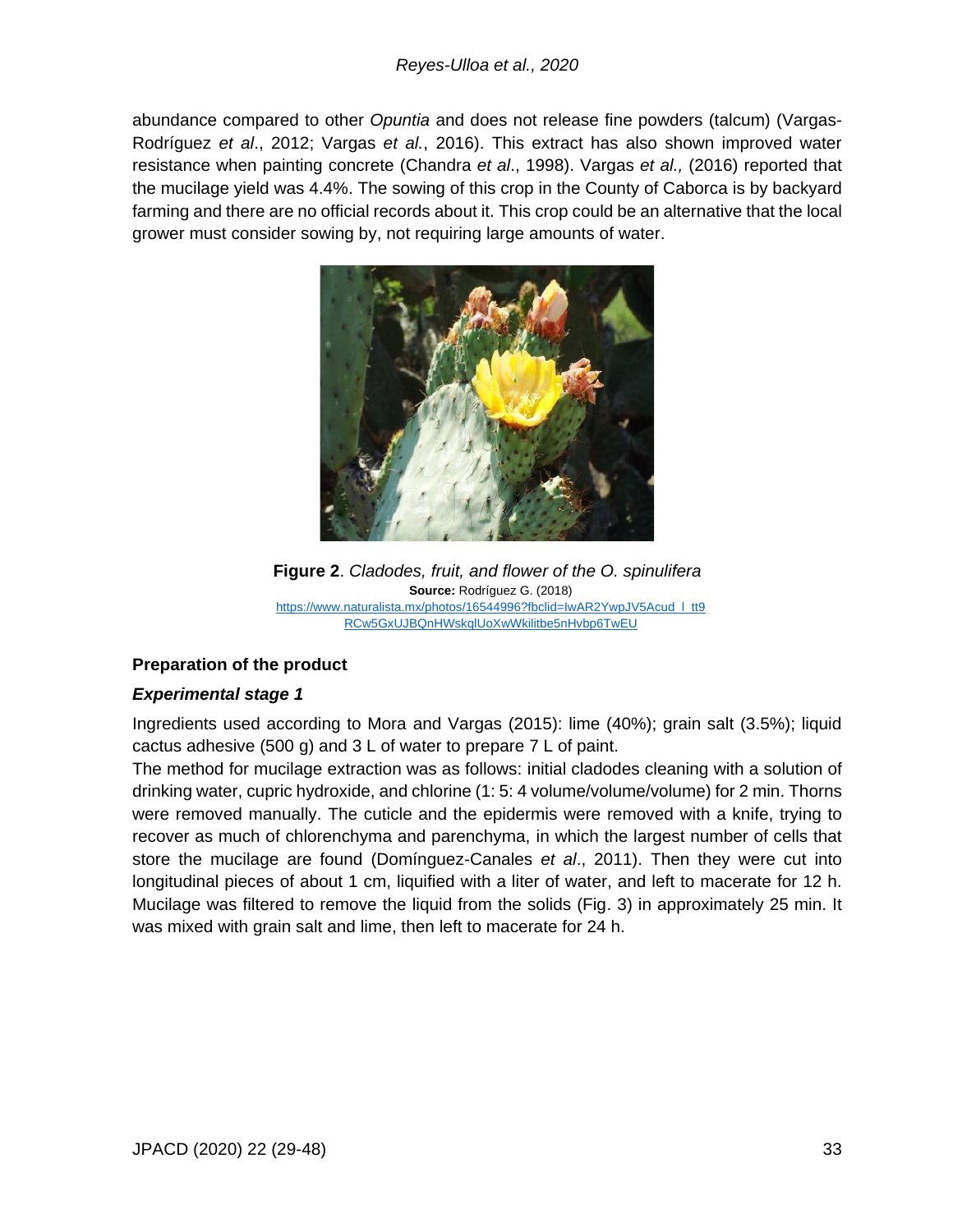



**Figure 3**. Filtration of mucilage to remove the liquid from the solids (left). Mixture with grain salt and lime to macerate for 24 h (right).

The result was a lumpy consistency. Organic pigments in green and orange were then added. The green one belongs to the green series of copper phthalocyanine of the polycyclic pigment, and orange powder pigment is an isoindoline pigment (PY 139). It was then used to paint on 3 types of surfaces: brick, wood, and concrete block. To each material approximately 300 milliliters of paint were used. It was observed that once dry, the material released a light powder. The effect "talcum" is documented in other studies (Vargas-Rodríguez *et al.,* 2012).

#### *Experimental stage 2*

The same process described above was carried out. Only 700 g of cactus adhesive were added in 1 liter of water and left to macerate for 12 h. Organic pigments were added in green and orange powder (Fig. 4). They were applied to materials such as brick, wood, and concrete block. The color looked favorable on materials of brick and concrete block, while on wood material was not acceptable. The drying process took approximately from 20 to 30 minutes.



**Figure 4**. Pigment palettes and their application in brick.

### *Design of the measuring instrument (survey application)*

In the first section of the survey, elements related to frequency and consumption habits were

JPACD (2020) 22 (29-48) 34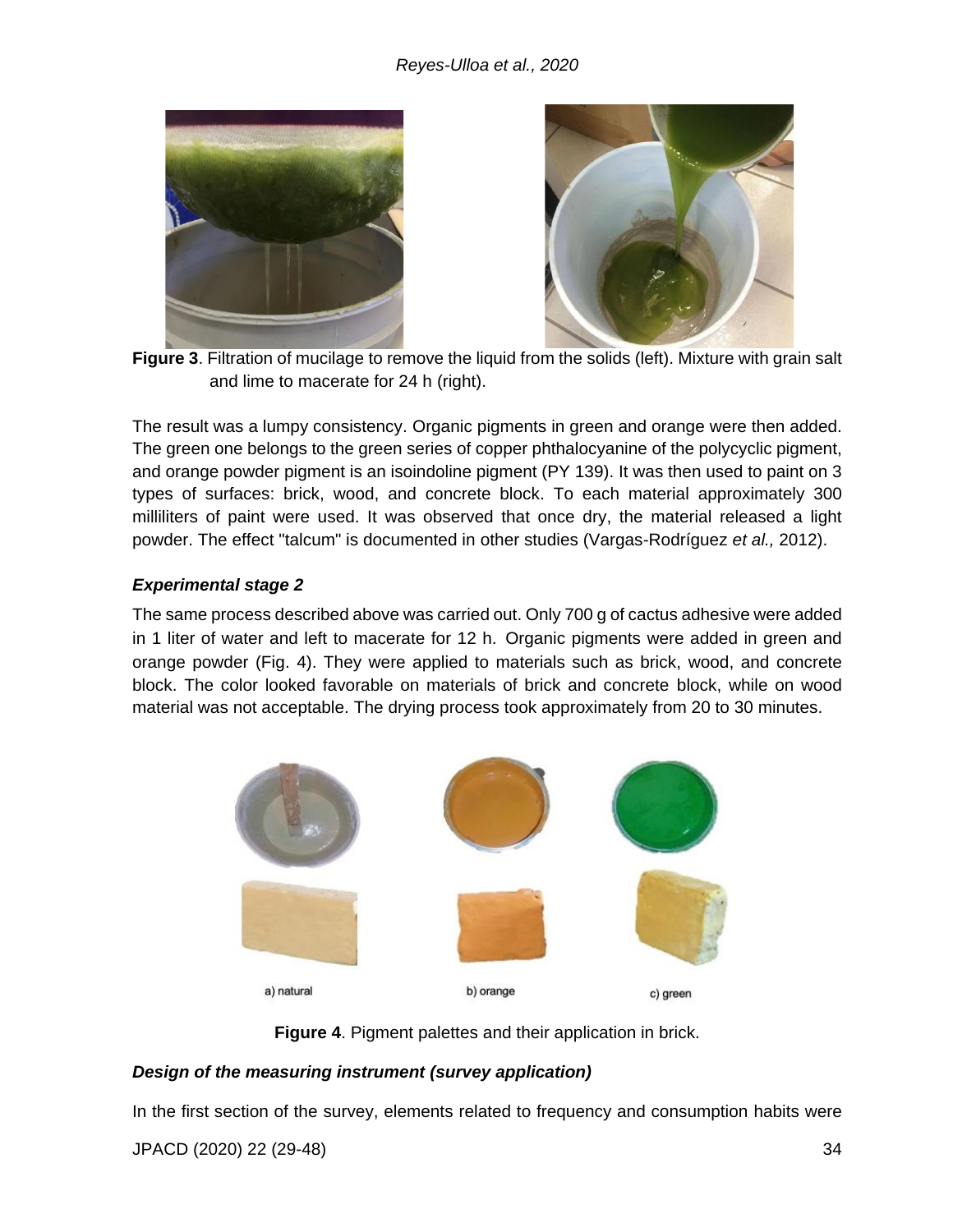included (Table 1).

In the second section, two scales were used: 1) Domain Specific Innovativeness (DSI) by Goldsmith and Hofacker (1991), which was adapted to sustainable products by Gurtner and Soyez (2016) (Table 2), and 2) the Health Consciousness Scale (HCS) by Gould (1988) (Table 3); both being measured on a five-point Likert scale.

| How often do you<br>paint your house                                                                                                         | Half-year                         | 1 year                              | <b>Between</b><br>1 and $2$<br>years |                | Between 2 and 5 years |                          |       |
|----------------------------------------------------------------------------------------------------------------------------------------------|-----------------------------------|-------------------------------------|--------------------------------------|----------------|-----------------------|--------------------------|-------|
| Type of paint you<br>use in the interior<br>of house                                                                                         | Oil-based<br>paint                | Latex paint                         | Water<br>paint                       | All            | Other                 |                          |       |
| Type of paint you<br>use in the exterior<br>of house                                                                                         | Oil-based<br>paint                | Latex paint                         | Water<br>paint                       | All            | Other                 |                          |       |
| Place where you<br>buy the paint                                                                                                             | Paint shop                        | Supermarket                         | DIY store                            | Other          |                       |                          |       |
| Have you bought<br>ecological paints<br>in the last 5 years                                                                                  | Yes                               | No                                  | Do not know                          |                |                       |                          |       |
| Have you heard<br>about<br>cactus-<br>based paint                                                                                            | Yes                               | No                                  | Do not know                          |                |                       |                          |       |
| Have you bought<br>nopal-based<br>paint?                                                                                                     | Yes.<br>where?                    | No                                  | Do not know                          |                |                       |                          |       |
| Reasons why you<br>have not bought it                                                                                                        | Ignorance<br>the<br>οf<br>product | The<br>commercial<br>unavailability | Marketing                            | Low<br>quality | Short<br>duration     | Unpleasant<br>appearance | Other |
| cactus-based<br>lf.<br>paint<br>were<br>available at paint<br>shops would you<br>be willing to buy<br>it?<br><b>Source: Own elaboration.</b> | Yes                               | No.                                 | Why?                                 |                |                       |                          |       |

**Table 1.** Items of the frequency of use and consumption habits of paints.

**Table 2**. Domain Specific Innovativeness Scale for sustainable products.

In general, I am among the first in my circle of friends to buy new ecological product when it appears.

If I heard that a new ecological product was available in the store, I would not be interested enough to buy it (R).

Compared to my friends, I own very little new ecological products.

In general, I am the last in my circle of friends to know the titles/brands of the latest new ecological products.

I do not like to buy new ecological product before other people do (R)

I will not buy a new ecological product if I have not heard/tried it yet (R)

(R) = Indicates reverse scored items. **Source:** Adapted by Gurtner and Soyez (2016).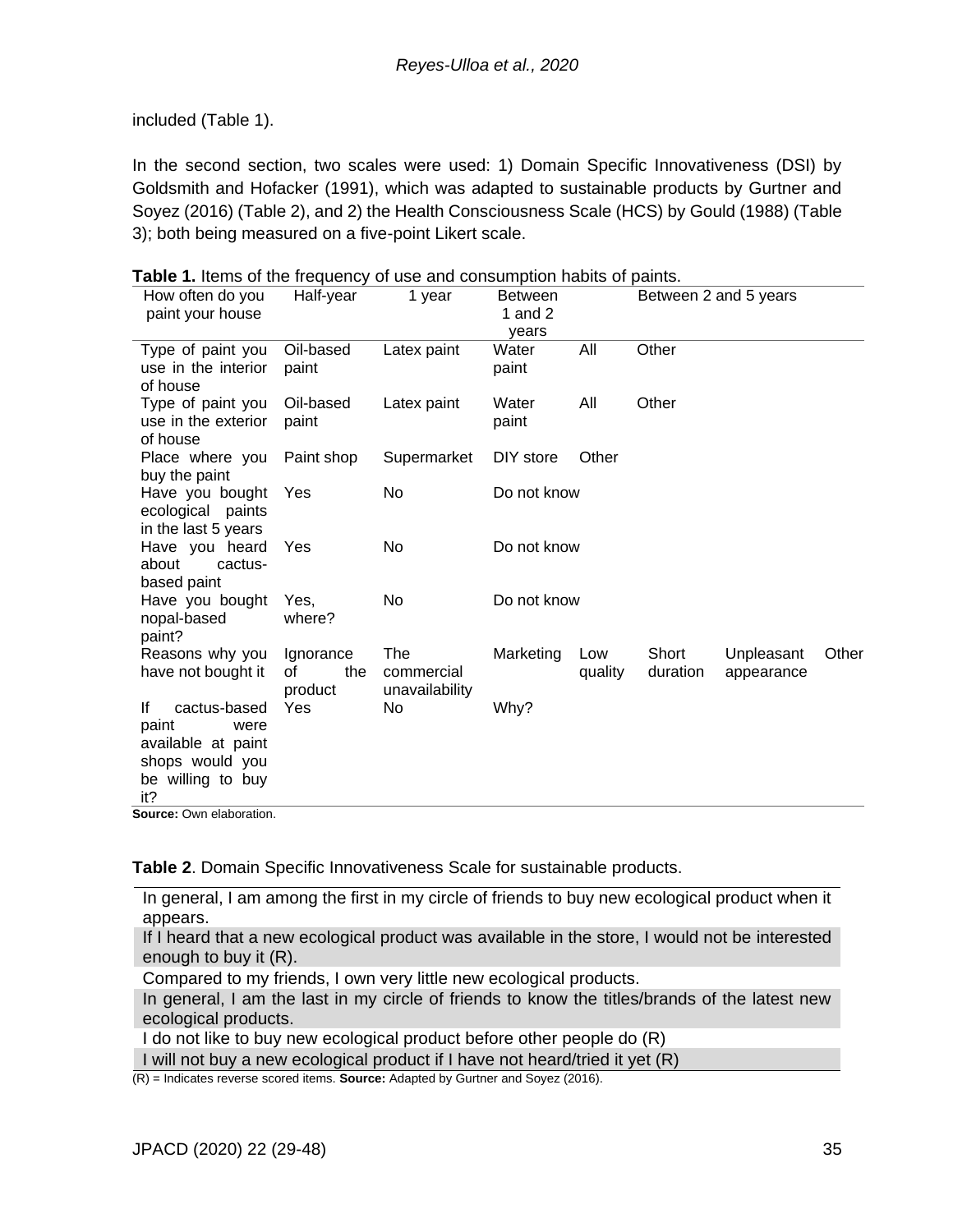In the case of DSI scale, as suggested by the authors, before completing any analysis, the corresponding scores to the items indicated with "R" must be inverted in order to obtain valuations, considering that the questions are asked in a negative sense. The author of the HCS scale tried to include the multifaceted nature of the concept with four sub-dimensions (i.e., health alertness, health self-consciousness, health involvement, and self-monitoring of one's health) and comprises nine items. In the third section, sociodemographic items were asked such as age, civil status, monthly income level, sex, and scholar level.

**Table 3**. Health Consciousness Scale.

| Health alertness<br>$1_{-}$                                  |
|--------------------------------------------------------------|
| I am alert to changes in my health                           |
| am usually aware of my health                                |
| 2. Health self-consciousness                                 |
| I reflect about my health a lot                              |
| I am very self-conscious about my health                     |
| am generally attentive to my inner feelings about my health  |
| 3. Health involvement                                        |
| am constantly examining my health                            |
| I am very involved with my health                            |
| 4. Health self-monitoring                                    |
| I am aware of the state of my health as I go through the day |
| I notice how I feel physically as I go through the day       |
| Source: Gould (1988).                                        |

#### **Sample**

For the application of the measuring instrument, consumers of the city of Caborca were selected from 18 to 65 years old. Sample size was calculated with INEGI (2015) data, establishing 212 surveys with a sample error of 5.65 and a confidence level of 95%.

#### **Data collection**

The data survey was conducted in the parking lot of various commercial establishments (supermarkets, and commercial businesses) in August 2017. The questionnaires were answered voluntarily, without any financial compensation, and had an average duration of 15 to 20 minutes.

#### **Data analysis**

For the data analysis, first, the internal consistencies of the scales were calculated by using the coefficient of Cronbach's alpha. A pilot survey was applied to 25 people, to debug the scale. Of the six items from the original DSI scale, three of them remained, with a Cronbach's coefficient of 0.652. According to Nunnally (1967) and Hair *et al.* (2005) at the early stages of research, a reliability value of 0.6 or 0.5 may be enough. Just like in the original scale, the items (1) are inverted based on the suggestions of the authors. After it was calculated for each individual (i), a total score (P*i*) was calculated by adding those assigned to each of the items. Thus, j (P*i,j*):

$$
Pi=\sum_{j=1}^6Pi,j
$$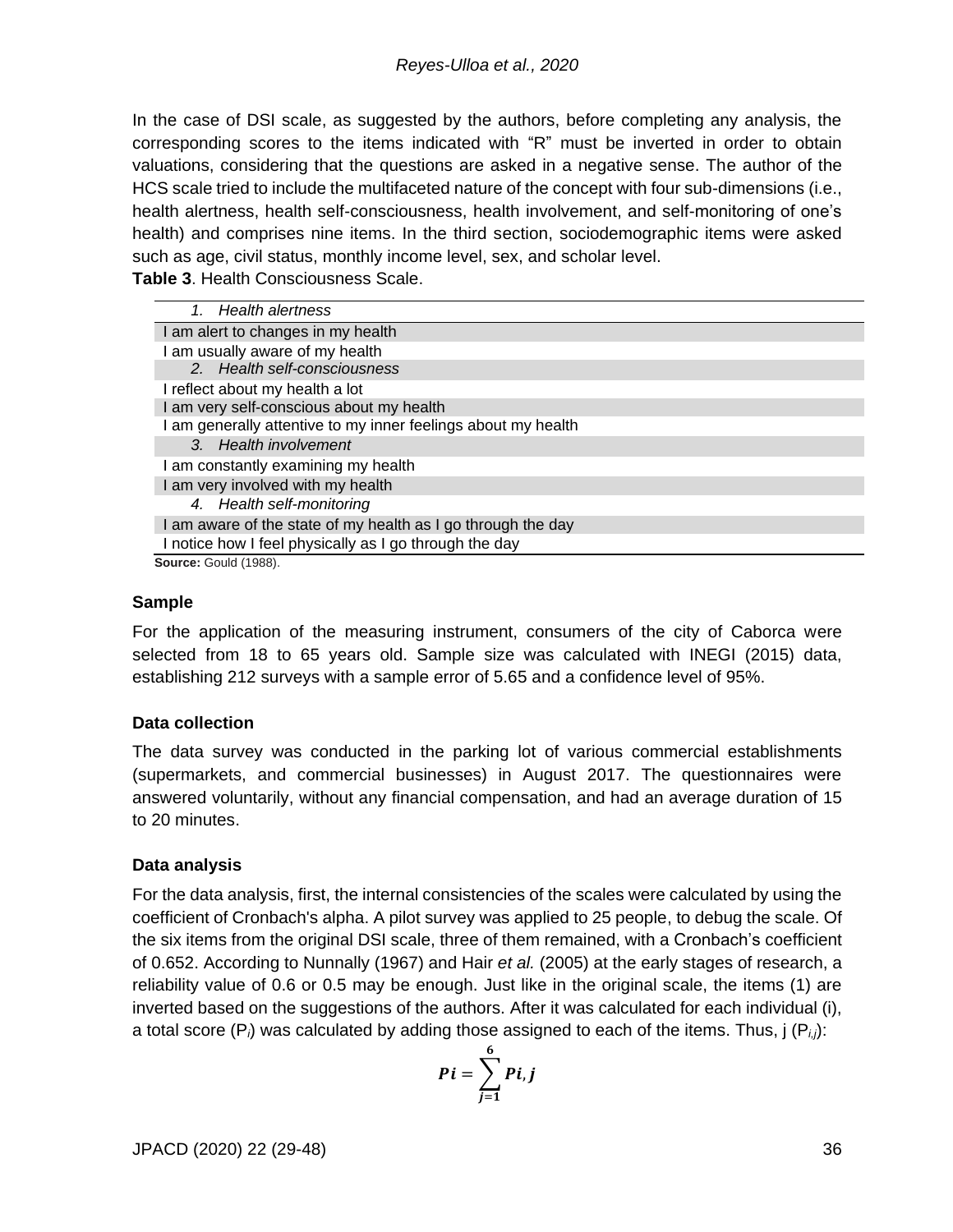Once the sum of DSI scale was calculated, the median value was used as a cut off to segment respondents. On the HCS scale, the coefficient was 0.896, which is quite acceptable. To check the multidimensionality of the HCS scale, a factorial analysis was carried out without rotation. The first factor has 53% of total variances extracted, which suggests that it cannot be considered as multidimensional (Carmines and Zeller, 1979). Next, it was calculated for everyone (i) a total score (Pi), adding the scores to each item, and then the median value was used as a cut off in order to segment respondents. In both cases (DSI and HCS) a Chi-square test was performed, between segments 5 and 10%, to find the differences between groups. Subsequently, univariate, and bivariate analysis were carried out. The analysis was performed with the statistical package of SPSS 20.0 (20.0, IBM Corp., IBM SPSS Statistics for Macintosh, Armonk, NY, USA, 2011).

### **Testing of the product**

The product test is a qualitative technique that is considered an *ad hoc* study within the applications of marketing research. An *ad hoc* test is usually done to discover the issues or defects that cannot be found by following the formal process. The product was presented to 32 people (potential consumers) in the town of Caborca with ages between 18 and 64. The assessment was conducted in two phases: 1) without environmental information, with only functional characteristics being provided of the paint (color, composition, labelling, etc.) and 2) with environmental information, where all the attributes of the product were explained, particularly how the paint reduces environmental impacts on the planet and also how the paint has a low risk of producing allergic reactions. In each one, people evaluated eight attributes: sustainable, hypoallergenic, quality, durability, odor, performance, waterproof and colors, on a five-point Likert Scale (where one  $= 1$  do not like it at all; and five  $= 1$  like it a lot). Additionally, some more variables were included: age, sex, and occupation. Also, a space to add comments or suggestions in each phase of the evaluation was provided. Univariate and bivariate analysis were carried out with the statistical package of SPSS 20.0 (20.0, IBM Corp., IBM SPSS Statistics for Macintosh, Armonk, NY, USA, 2011).

### **RESULTS AND DISCUSSION**

In order to achieve the main objective of the research, a survey was conducted with 212 people, of which 50.5% were women, 65.6% were in the age range of 18 to 35, followed by those who are among 36 and 44 (15.6%), as well as 45 to 54 (11.3%). Most participants had an income lower than USD \$433.60 a month (64.2%), while 15.1 % of the surveyed had an income between USD \$433.65 - \$758.80.

The sample was also formed by a high amount of married people (45.3%), while 36.3% were unmarried and 9.4% were widowed. Regarding the level of education, most of the respondents hold a bachelor's degree (52.9%), followed by those with a technical education (20.8%), and those with only high school studies (13.6%). Socio demographic characteristics of the sample maintain similar tendencies with the general population, also for the civil status, the monthly income level and gender. For this reason, it is possible to consider that the analyzed sample presents some tune guidelines for the general population (Table 4).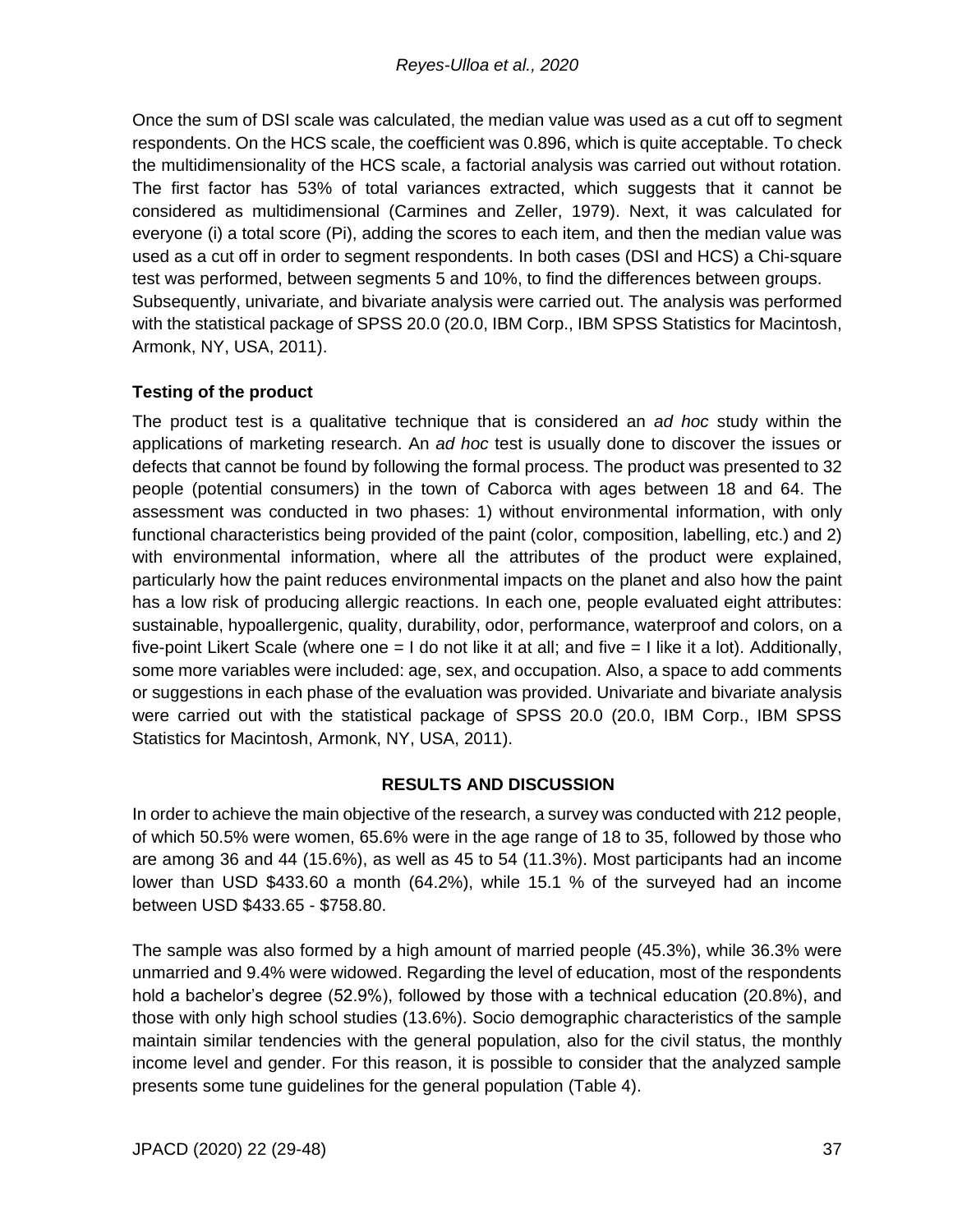## **Surveys**

Regarding the frequency and consumption habits of respondents 44.3% of them, paint their house every 2 to 5 years. 54.2% use latex paint to paint the house interior, followed by 34.0% using water paint; the latter is direct competition with cactus-based paint due to its consistency. Latex paint was the most used to paint in the house exterior among participants, with 45.8%, followed by oil-based paint with 27.4 %.

|                 | Percentage over the<br>sample | Percentage<br>over the<br>population |                                   | Percentage<br>over the<br>sample | Percentage<br>over the<br>population |
|-----------------|-------------------------------|--------------------------------------|-----------------------------------|----------------------------------|--------------------------------------|
| Age             |                               |                                      | Monthly Income Level*             |                                  |                                      |
| 18-24           | 30.2                          | 14.7                                 | USD \$108.40                      | 10.4                             | 4.00                                 |
| 25-35           | 35.4                          | 18.7                                 | USD \$108.45-216.80               | 20.8                             | 28.0                                 |
| 36-44           | 15.6                          | 12.1                                 | USD \$216.85-433.60               | 33.0                             |                                      |
| 45-54           | 11.3                          | 10.7                                 | USD \$433.65-758.80               | 15.1                             |                                      |
| 55-64           | 5.7                           | 6.5                                  | USD \$758.80-1084.01              | 11.3                             | 59.00                                |
| $≥65$ years     | 1.9                           | 4.6                                  | USD \$1084.01                     | 9.4                              |                                      |
| old             |                               |                                      |                                   |                                  |                                      |
| Civil status    |                               |                                      | Sex                               |                                  |                                      |
| Married         | 45.3                          | 35.0                                 | Female                            | 50.5                             | 49.9                                 |
| Single          | 36.3                          | 32.0                                 | Male                              | 49.5                             | 50.1                                 |
| <b>Divorced</b> | 4.7                           | 2.4                                  | <b>Study Level</b>                |                                  |                                      |
| Separated       | 1.9                           | 5.2                                  |                                   |                                  |                                      |
| Free Union      | 2.4                           | 21.0                                 | Up to primary                     | 4.7                              | 2.7                                  |
| Widower         | 9.4                           | 12.0                                 | Secondary                         | 7.1                              | 39.8                                 |
|                 |                               |                                      | High school                       | 9.9                              | 16.7                                 |
|                 |                               |                                      | <b>Technical degree</b>           | 20.8                             | ---                                  |
|                 |                               |                                      | Bachelor degree                   | 52.9                             | 21.9                                 |
|                 |                               |                                      | Higher (Master degree<br>and PhD) | 8.0                              |                                      |

**Table 4**. Socio-demographic and economic characteristics of the sample of the population of Caborca and Sonora State, Mexico.

Note: Percentage of ages over the population of the city of Caborca; the official data of the monthly income level consider only the classification of more than USD\$108.40; study level refers to Sonora State (INEGI 2019; COESPO, 2015).

As for ecological paints, only 11.3% of the interviewed has bought them in the past five years. 91% of respondents does not have knowledge of the cactus-based paint and only 2.4% has purchased it in stores in other areas of Mexico (INMA, SPR de RL de CV enterprise is located in San Jerónimo Micatlán and OXICAL in Milpa Alta). On request, the participants did not specify the place of shopping, but indicated that they have a previous experience and knowledge with the cactus paint. Among the reasons referred to why they have not bought the cactus paint are: the unavailability (lack of product, commercial unavailability, marketing and others) with 98.1%; low quality (0.5%); short duration (0.5%) and unpleasant appearance (0.9%). On the possibility of acquiring cactus-based paint if it were available, 90.6% of the individuals would buy it for the following reasons: 1) support the environment (78); 2) curiosity (77); 3) be natural (15); 4) another alternative (15); low cost (7). These results are coincident with Camarena *et al.* (2020) findings, where it was identified that Sonora consumers recognize the organic products, but the limited supply at the commercial establishments of the region reduces the possibility of purchase.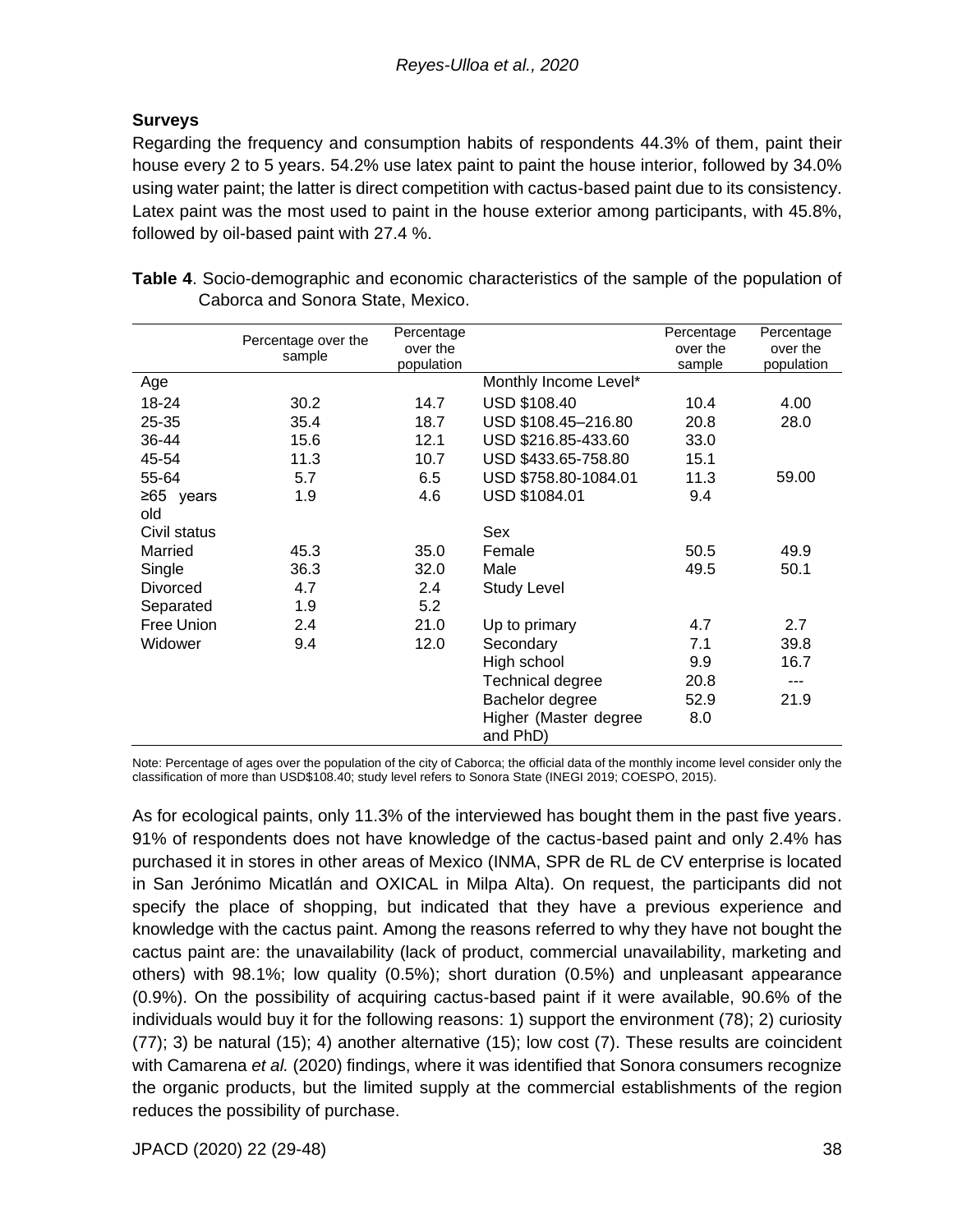Regarding attitudes towards innovation (Table 5), the values of the scale were from 1 to 5, where 5 is the maximum value. The results show that consumers do not like to buy new sustainable products before other people do, with an average score of 3.78. Followed, by the category of respondents who are the last of their circle of friends to know about the latest ecological products, with 2.75 points, as well as the category of people who will not buy a new ecological product if they have not heard/tried it yet (2.72). Basically, the results hint at that prior knowledge and information received indirectly are an important reference for consumers when assessing and buying a sustainable product.

Moreover, about the HCS scale (Table 5), the results showed that the most valued factors by consumers are related to awareness of health and how they feel physically as they go through the day, with values of 4.17 each (considering a 5-point scale). Also, be aware of health and alert to changes in, it is also relevant, with values of 4.08 for the attention and alert, and 4.07 for the changes; whereas feelings, involvement and appreciation of health aspects are less valued by the consumer.

Awareness of health and of how they feel every day are key elements for the consumer. Although awareness of health is a relatively recent study concept, the truth is that it is an individual variable, which assesses the degree to which people play an active role in keeping good health (Gould 1988), and the willingness of consumers to commit themselves to health actions (Becker *et al.,* 1977). Nevertheless, previous studies found that in the decision process of consumers, the health information and the environmental care are the most important factors at the moment to choose an organic and traditional product (De Magistris and Gracia, 2008; Resano *et al.,* 2018).

| Item                                                                                                                                                                                                     | Mean | Std. Dev. |
|----------------------------------------------------------------------------------------------------------------------------------------------------------------------------------------------------------|------|-----------|
| <b>Domain Specific Innovativeness scale (DSI)</b>                                                                                                                                                        |      |           |
| In general, I am the last in my circle of friends to know the titles/brands of<br>the latest new ecological products                                                                                     | 2.75 | 1.319     |
| I do not like to buy new ecological product before other people do (R)                                                                                                                                   | 3.78 | 1.204     |
| I will not buy a new ecological product if I have not heard/tried it yet (R)                                                                                                                             | 2.72 | 1.458     |
| <b>Health Consciousness Scale (HCS)</b>                                                                                                                                                                  |      |           |
| I am alert to changes in my health                                                                                                                                                                       | 4.07 | 1.046     |
| I am usually aware of my health                                                                                                                                                                          | 4.08 | 1.076     |
| I reflect about my health a lot                                                                                                                                                                          | 3.96 | 1.170     |
| I am very self-conscious about my health                                                                                                                                                                 | 4.03 | 1.030     |
| I am generally attentive to my inner feelings about my health                                                                                                                                            | 3.86 | 1.082     |
| I am constantly examining my health                                                                                                                                                                      | 3.65 | 1.243     |
| I am very involved with my health                                                                                                                                                                        | 3.83 | 1.154     |
| I am aware of the state of my health as I go through the day                                                                                                                                             | 4.17 | 0.968     |
| I notice how I feel physically as I go through the day<br>$\sim$ $\sim$ $\sim$ $\sim$<br>the contract of the contract of the contract of the contract of the contract of the contract of the contract of | 4.17 | 1.021     |

**Table 5**. Mean values of the attitudes to innovation and health considering the scales of Domain Specific Innovativeness (DSI) and Health Consciousness (HCS).

(R)= Indicates reverse scored items.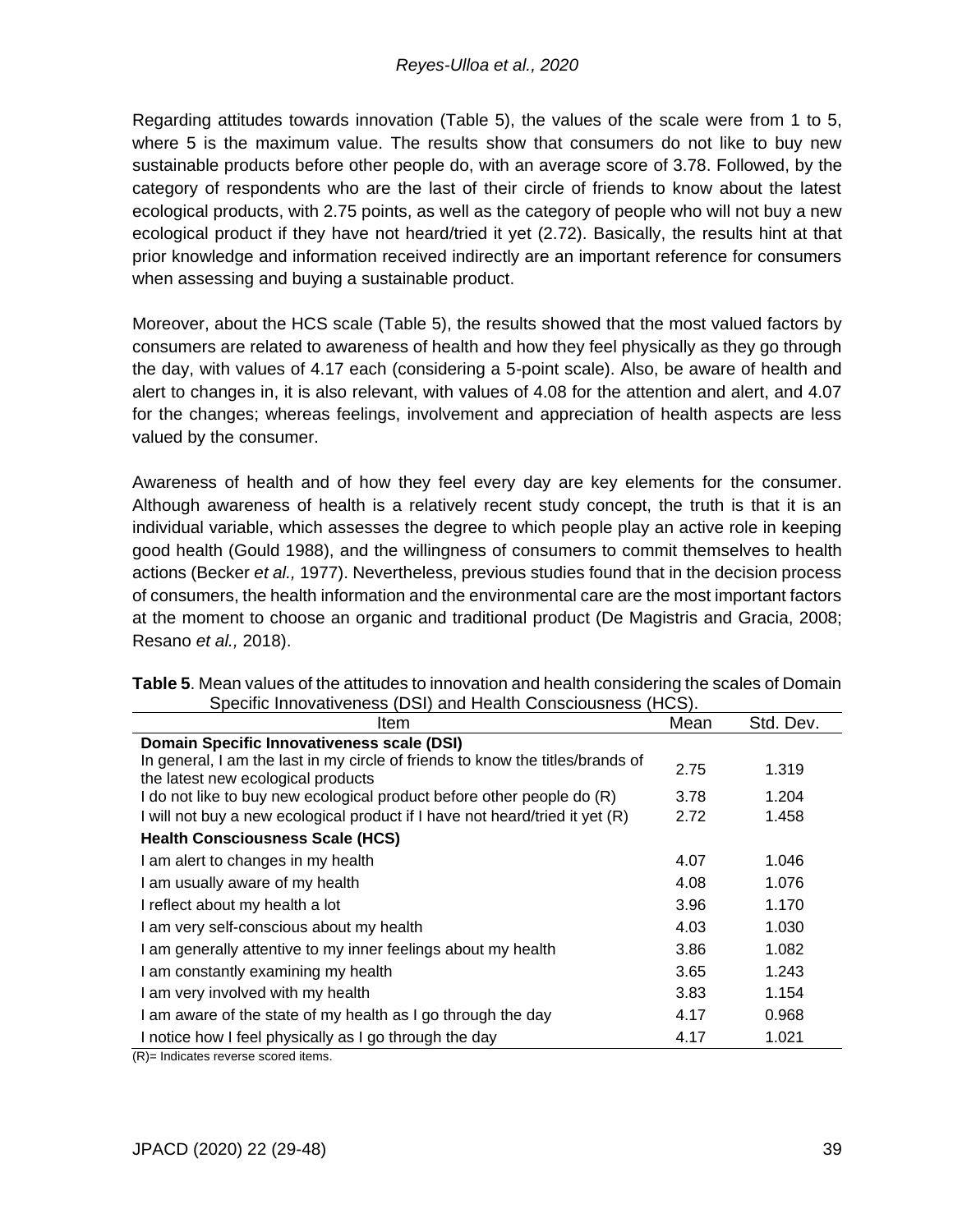To understand the relations between the variables, the median (8) was used as a cutoff to segment respondents. In the case of the DSI scale, it was found that 52.8% has a low adoption of products with sustainable innovation and 47.2% is highly innovative. For the differences between groups a Chi-square test was performed between segments at 5 and 10% level of significance, respectively.

In the HCS scale, the median (36) was the cutoff, finding that 36.8% is slightly conscious, and 63.2% is highly conscious about health. To distinguish the differences between groups, a Chisquare test was performed with significant results between segments at 5%. The cactus paint is a hypoallergenic product. This attribute has a direct effect on the health of the people, and the HCS scale permits to obtain segments of consumers that give a special value to this characteristic.

Table 6 shows correlations between DSI, HCS scales, and socio-demographic characteristics. There were few variables that were statistically different between the segments. From the results obtained through the Chi-square test, there is a positive association among the attitudes towards innovation and age (0.166), marital status (0.173) and level of monthly income (0.135). Therefore, the attitude and willingness of consumers towards sustainable innovation is conditioned by age, income, and family relationships. These results are coincident with those found by Schlegelmilch *et al.* (1994), in which it is shown that socio-demographic variables account for less than 10% of the variation of the ecological performance.

In the case of health consciousness, it is noted that there are significant differences between segments with respect to age and income levels. Results establish that health awareness shown by people is motivated by their age and economic status, in such a way that their attitudes and decisions are conditioned by their socioeconomic status and age (young, adults or seniors). These results fall into the same findings provided by other studies (Gould 1988; Royne *et al.,* 2014).

| Factors          | Age (years old)           | <b>Study Level</b> | Sex             | <b>Civil Status</b> | Monthly Income<br>Level |
|------------------|---------------------------|--------------------|-----------------|---------------------|-------------------------|
| <b>Total DSI</b> | 0.096(0.166)              | 0.075(0.276)       | $-0.027(0.694)$ | 0.094(0.173)        | 0.103(0.135)            |
|                  | Total HCS 0.124 (0.007) * | 0.071(0.303)       | $-0.078(0.257)$ | $-0.101(0.144)$     | $0.086(0.025)$ **       |

**Table 6**. Shown the correlation between Domains Specific Innovativeness (DSI) and Health Consciousness (HCS) scales with the socio-demographic variables.

\*, \*\* Shown the existence of significant differences between groups for 1%, 5% maximum error level, respectively. Values in parenthesis are the levels of probability.

In general, it was noted that the socio-demographic and economic characteristics can outline some guidelines of how they influence consumers and their attitudes towards innovations and health awareness. However, evidence suggests a lack of consensus on the socio-demographic profile of the environmentally aware consumer, raises the issue of the importance of these variables (Bertrandias and Elgaaied-Gambier, 2014).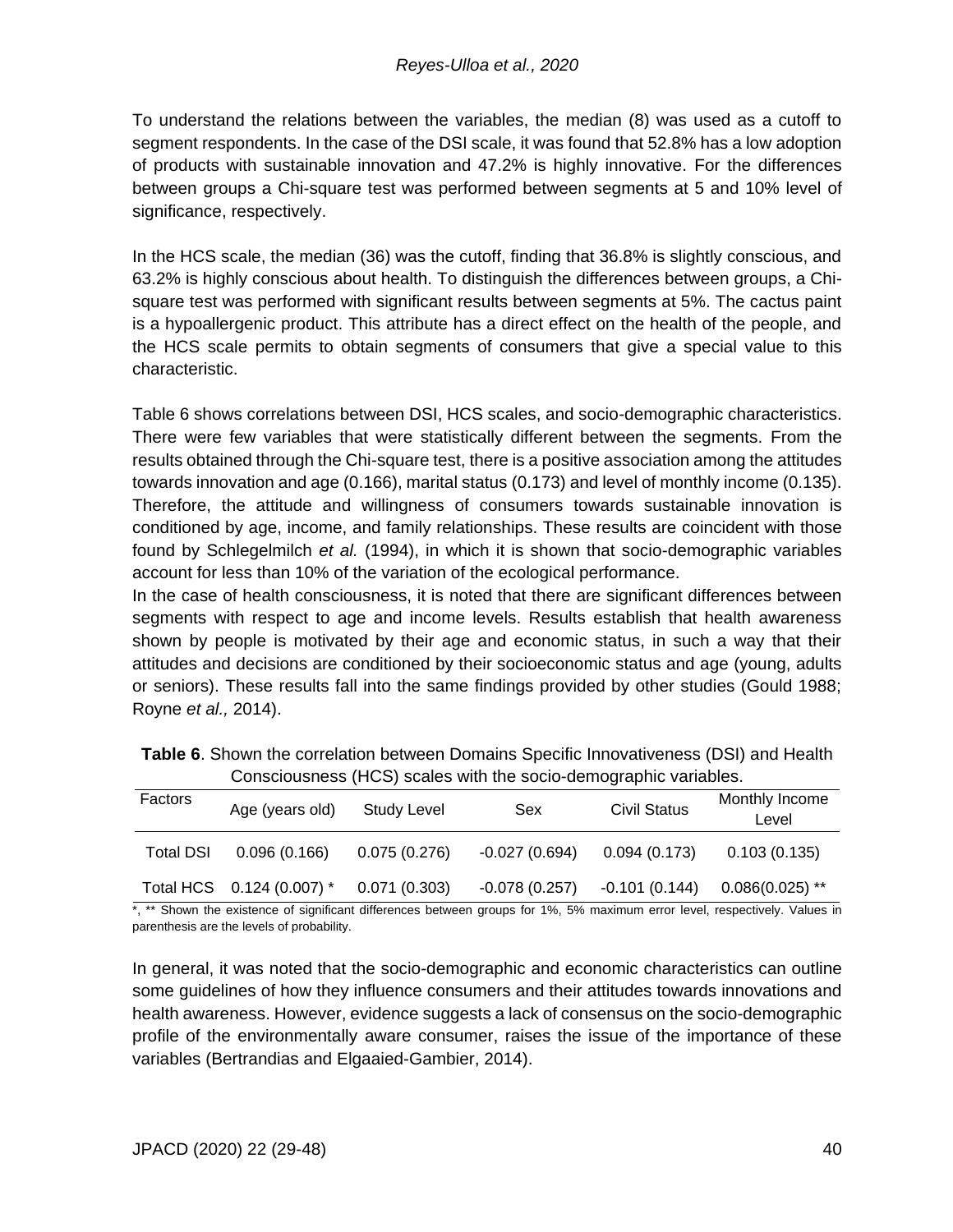## **Testing of the product**

The cactus-based paint test was performed by consumers between 18 and 64 years old, with the segment of consumers between 36 and 46 years being the most represented (34.4% of the sample), followed by participants between 25 and 35 years (25.1%), and lastly participants between 18 and 24 years (21%). The 53.1% of the people interviewed were male. The occupations mentioned were students, professionals, housewives, public employees, entrepreneurs, employees in private companies and unemployed.

In the first phase of the study, the results showed that, at the moment of making the purchase, the attributes "sustainable" and "colors" were more important for consumers, with average rating of 4.30 and 4.24 respectively. It was also identified that the hypoallergenic attribute was important. In the second phase, it was determined that the most valued attribute was the fact that it is a "hypoallergenic" paint, with the average rating of 4.67. Another important characteristic for the consumers was that it was a "sustainable" paint, followed by a variety of colors.

When comparing the results between the first and the second phase of the product, significant differences were found (*p*<0.10) between the assessments of both stages (Table 7). The scores obtained were above the average value, showing that the attributes included in the experiments were highly valued by consumers. It was identified that once the consumers came into direct contact with the product and using their senses to evaluate it, the order of the evaluations were modified, and the "hypoallergenic" characteristics were the most valued attribute (mean score of 4.67). Being a sustainable product and its colors were second in importance (average score of 4.64 in both cases).

Other features such as quality, performance, durability, and the fact that the product is waterproof were important, but slightly less valued than the former ones. In general, it was found that being in contact with the product can generate slight variations in the valuation and assessment of the attributes from the consumers. All scores rose, which displays the relevance of the information that is available prior to the decision to purchase. It was also found that the attributes that should be highlighted as a marketing strategy are the facts that it is a hypoallergenic product and a sustainable paint without neglecting the relevance of its colors.

|                   | First stage mean (blind<br>test) | Second stage mean (open test) | Chi-square |
|-------------------|----------------------------------|-------------------------------|------------|
| 1.Sustainable     | $4.28 \pm 0.729$                 | $4.63 \pm 0.609$              | $0.002**$  |
| 2. Hypoallergenic | $4.22 \pm 0.975$                 | $4.66 \pm 0.602$              | $0.001**$  |
| 3.Quality         | $3.81 \pm 0.965$                 | $4.00 \pm 0.880$              | $0.000***$ |
| 4. Durability     | $3.72 \pm 0.924$                 | $3.97 \pm 0.782$              | $0.010**$  |
| 5. Odor           | $3.97 \pm 1.177$                 | $4.25 \pm 0.950$              | $0.000***$ |
| 6. Performance    | $4.03 \pm 0.740$                 | $4.09 \pm 0.734$              | $0.011**$  |
| 7. Waterproof     | $3.50 \pm 1.136$                 | $3.97 \pm 1.092$              | $0.000***$ |
| 8. Colors         | $4.28 \pm 0.851$                 | $4.63 \pm 0.609$              | $0.000***$ |

**Table 7.** Blind and open product test comparison (mean values and standard deviation).

\*\*, \*\*\* Shown the existence of significant differences between groups for 10%, 1% maximum error level, respectively.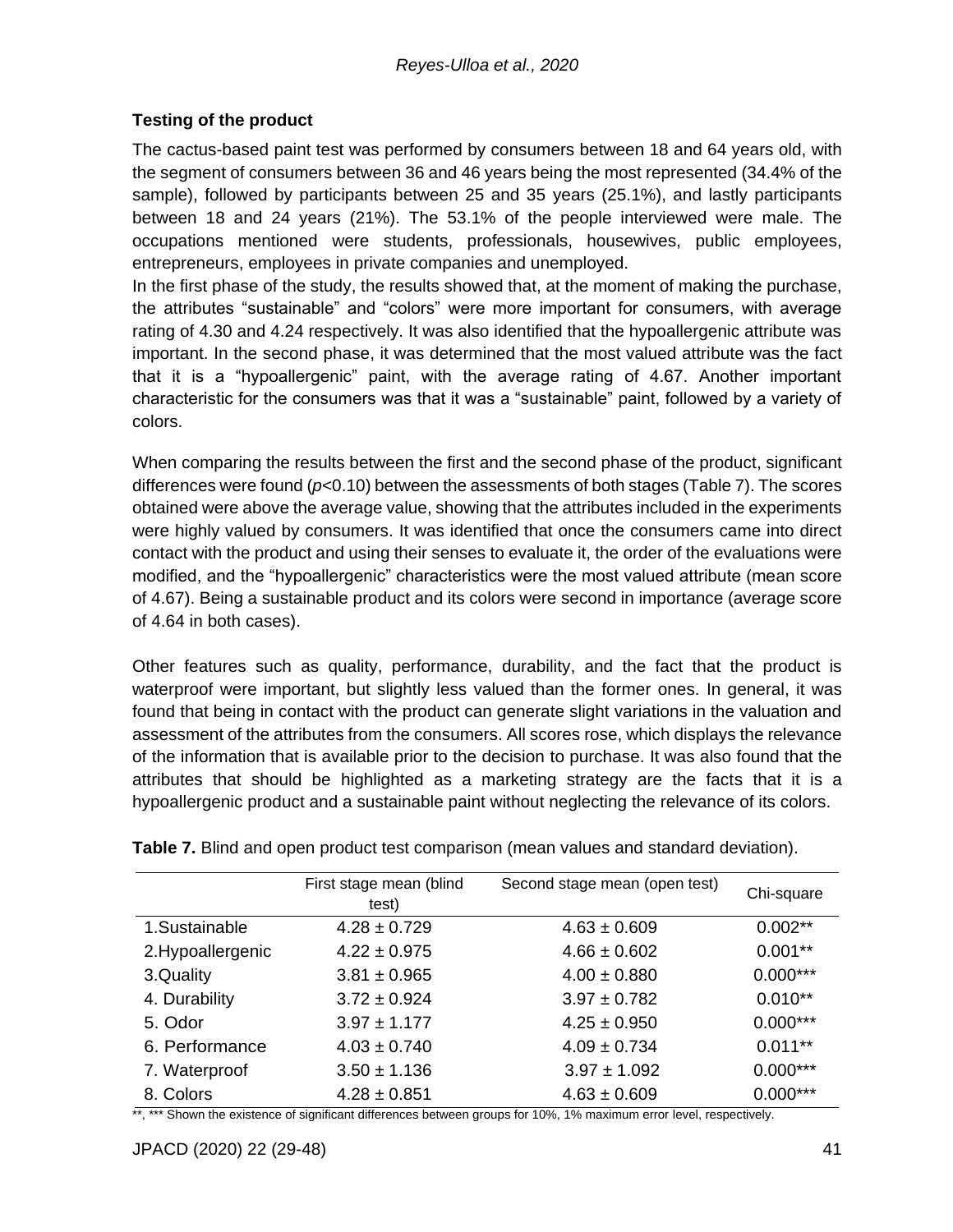Cactus-based paint is a product that is not completely unknown, and which has been developed over generations in an artisanal form. It is a product that can be produced commercially since is among the 27 crops with the largest cultivated area at national level. Besides this, the market demand for products with less environmental impact and products that do not cause problems in consumer's health is expanding and generating opportunities for products like cactus-based paint.

It should not be forgotten that sociodemographic characteristics and their relations to consumer attitudes towards sustainable innovation and health awareness, helps to identify potential consumer segments based on age, income, and marital status. The evidence of the correlation tests clearly shows that a direct contact with the product and availability of appropriate information can produce slight variations in the consumers' opinions, especially in characteristics such as hypoallergenic, sustainable, as well as the variety of colors. Also is to consider that the test was realized in a controlled environment, where familiarity with the product was present, as the *Opuntia* cactus is a plant that is found in the area. These conditions can influence the decisions and valuations of consumers, as demonstrated in other findings. Previous knowledge and familiarity stimulate consumer choice (Resano and Sanjuán, 2018).

## **CONCLUSIONS**

The presence of certain products generates negative impacts on the environment and on people's health. The objective of this study was to evaluate the attitudes of consumers toward the development of a sustainable product of a cactus (*Opuntia*) based paint. This product is considered artisanal and traditional. Research showed that most people who participated in the study use vinyl paint for painting the interiors and exteriors of their homes, and buying sustainable paint is just emerging. As for the cactus lime paint, it was identified that despite being a product with tradition in its preparation, knowledge is scarce, especially among younger consumers. However, *Opuntia* cactus plant is familiar to the participants and information exists in their memory. For that reason, the attitudes were more favorable. While most consumers are aware of the environment, the reality is that this awareness does not manifest in their buying behavior.

Although there is a receptive attitude towards sustainable products, the reality is that there is a lack of variety of sustainable products marketed in the town, so this can influence the research findings. Our results also allowed to detect that the possibility of acquiring cactus-based paint was positive, showed that the functional benefits are well valued by the consumers, particularly because the paint is environment friendly, curious and a natural product and also because of the low cost. Also, from a marketing point of view, it is necessary to consider two aspects: 1) provide information on the benefits of the product; 2) highlight the attributes most valued by consumers: hypoallergenic, sustainable and available in variety of colors.

The cultivation of *Opuntia* cactus is very extended in the country. Although the planting of *O. spinulifera* in the County of Caborca is by backyard farming, exploring products with market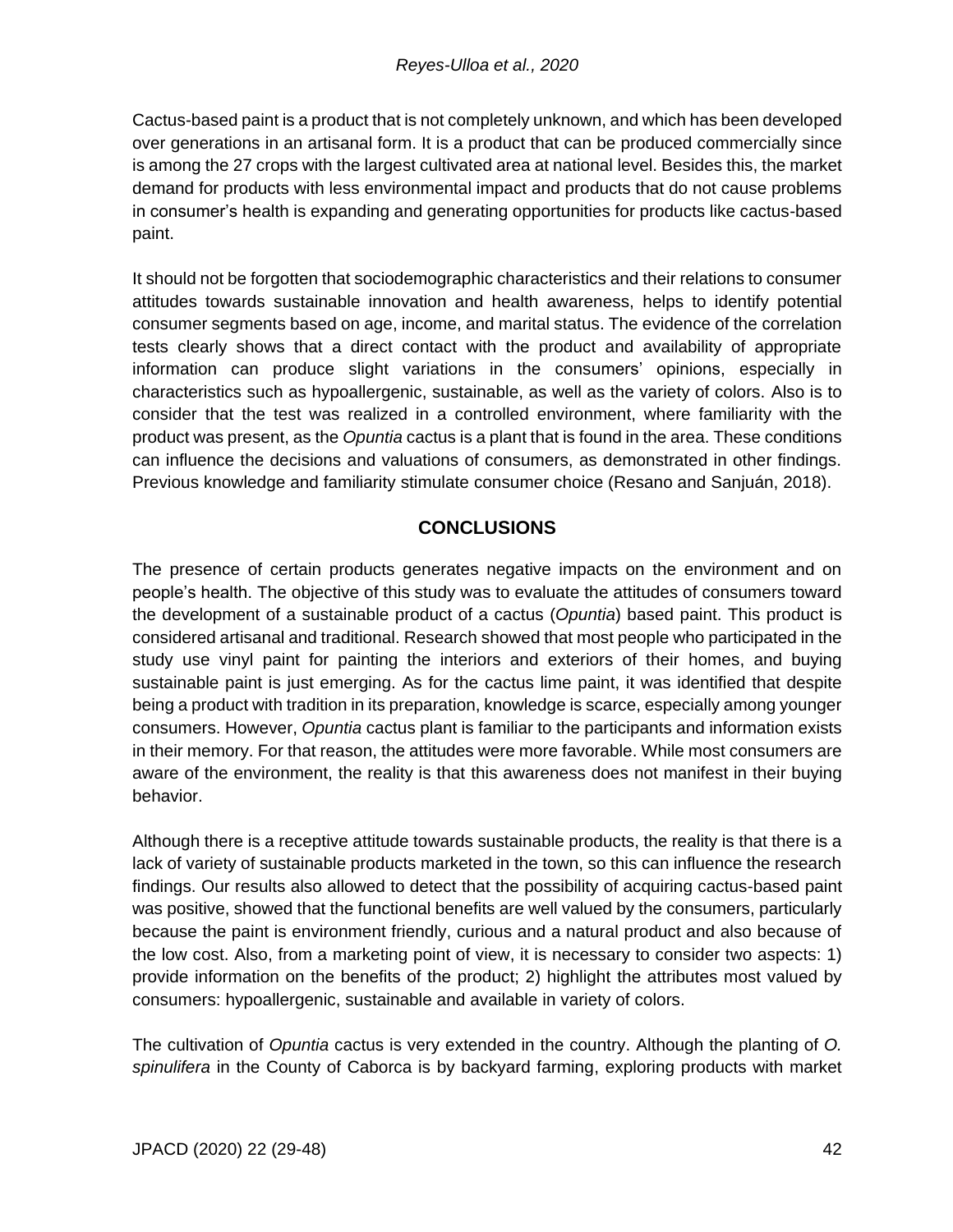potential is important because it provides economic alternatives for an important number of growers.

This research has identified an interesting market in cactus paint where there are elements appreciated by the consumers, but success and commercial positioning are dependent on the improvement of the product and the process of innovation, and also on marketing strategies.

This is an exploratory study that was conducted in the county of Caborca. The product is in an initial phase, and more tests will be needed to achieve a better result and presentation for marketing. Also, to increase a potential market, it can be segmented for the consumers, and is also necessary to help the local growers to adapt the products to the new requirements of the market.

### **SUGGESTIONS**

Study findings suggest that individual's value natural resource-based products with less impact in the environment and health. It was identified that there is a latent attitude, particularly among the young, to the acquisition of these products. However, to promote the purchase decision, from the point of view of a business strategy, it is vital to include more information about the benefits of sustainable products. All of this is very important to stimulate buying, because there are consumers who are concerned about the environment but are not so convinced when selecting innovative sustainable products.

Is imperative to develop an integral strategy, where attributes of the product can be distinguished, as well as the marketing promotion for the knowledge and diffusion between the consumers. At the same time, it is necessary to work with the growers to generate a product that considers the market, but satisfies the health, quality, and production standards, without the omission of environmentally friendly aspects.

### **ETHICS STATEMENT**

The research project is considered a risk free, as it is a type of study where the intervention or intentional modification in social, psychological, or physiological variables or sensitive aspects of people's behavior was not carried out. Participation was voluntary and anonymous, and the data of individuals is protected by the Ley Federal de Protección de Datos Personales en Posesión de los Particulares (2010) de México [Federal Law on Protection of Personal Data Held by Individuals].

## **CONSENT FOR PUBLICATION**

Not applicable.

### **AVAILABILITY OF SUPPORTING DATA**

The datasets used and/or analyzed during the current study are available from the corresponding author on reasonable request.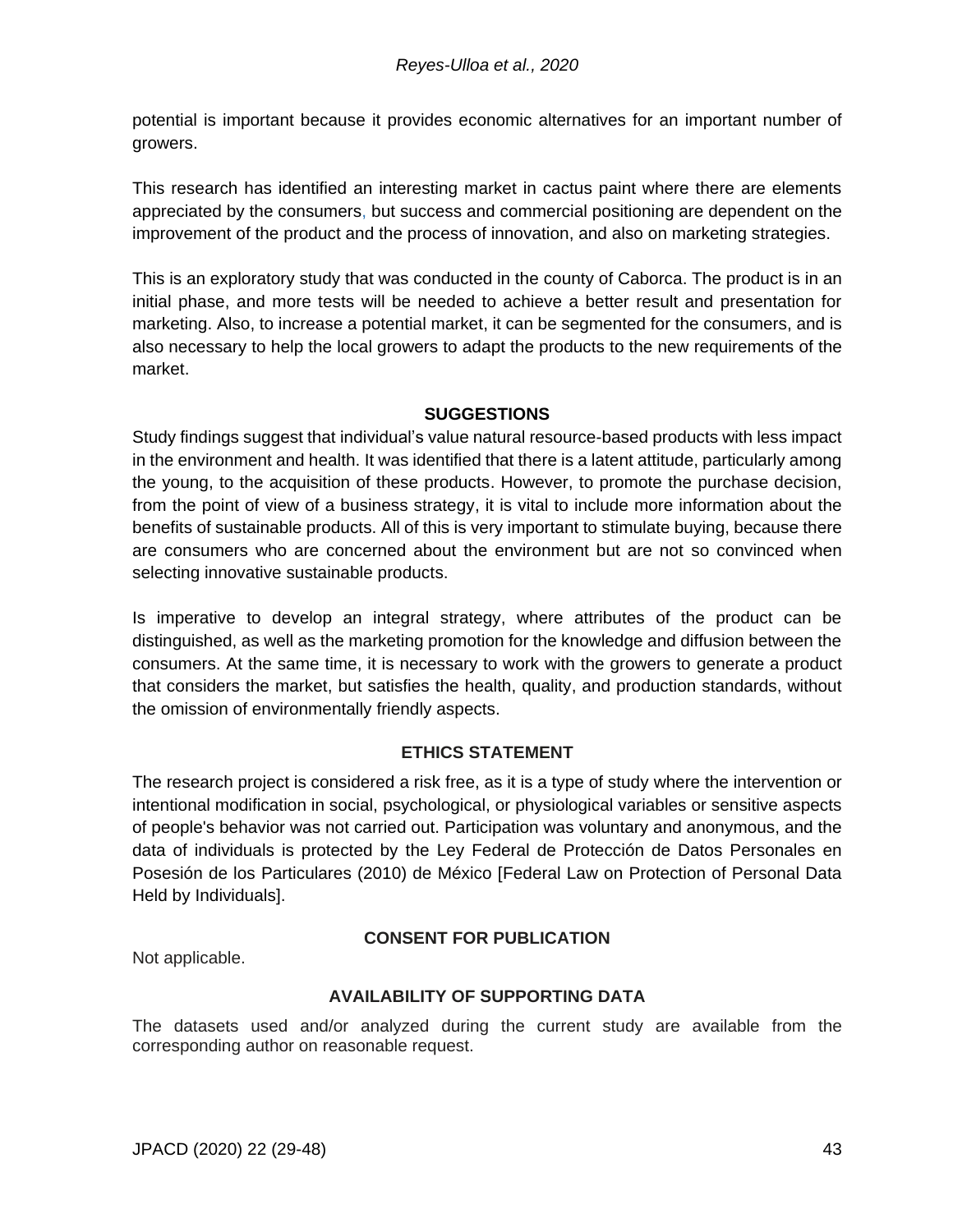#### **COMPETING INTERESTS**

The authors declare that they have no competing interests.

#### **FUNDING**

Not applicable.

#### **ACKNOWLEDGMENTS**

University of Sonora, North Regional Unit (Campus Caborca) supported with technical lab assistance.

#### **AUTHOR CONTRIBUTIONS**

Conceptualization, methodology, software, validation, formal analysis, investigation, resources, data curation, Deidad Reyes-Ulloa and Lizbeth Salgado-Beltrán; writing-original draft preparation, writing-review and editing, visualization, supervision, Dena María Camarena-Gómez and Lizbeth Salgado-Beltrán.

#### **REFERENCES**

- Anaya-Pérez, M. and Bautisa-Zane R. 2008. El nopal forrajero en México: del siglo XVI al siglo XX. *Agricultura, Sociedad y Desarrollo*, 5 (2):167-183.
- Argyriou, E. and Melewar, T.C. 2011. Consumer attitudes revisited: a review of attitude theory in marketing research. *International Journal of Management Reviews*, 13:431-451.
- Arzak, M. 2011. Aceptación de una innovación alimentaria discontinua por parte del consumidor. Aplicación para un producto lácteo. Tesis Escuela Técnica Superior de Ingenieros Agronómos. Universidad Pública de Navarra. Pamplona/Iruña, España.
- Banxico. 2020. Sistema de Información Económica. Serie histórica diaria del tipo de cambio peso dólar (CF373), Consulted May 14, 2020, from: [https://www.banxico.org.mx/SieInternet/consultarDirectorioInternetAction.do?sector=](about:blank) [6&accion=consultarCuadro&idCuadro=CF373&locale=es.](about:blank)
- Barbera, G. 1995. History, economy and agro-ecologycal importance. In: Agro-Ecology, Cultivation and Uses of Cactus Pear. Barbera G., Inglese P. and Pimienta Barrios E. Eds. FAO, Roma, Italia, 1-11.
- Barrena, R., García, T. and López Mosquera, N. 2013. Determinantes socioeconómicos y emocionales en el consumo de nuevos alimentos. IX Congreso de Economía Agraria de la Asociación Española de Economía Agraria (AEEA); Castelldefelds: Barcelona, Spain.1-20.
- Becker, M., Maiman, L., Kirscht, J., Haefner, D. and Drachman, R. 1977. The health belief model and prediction of dietary compliance: a field experiment. *Journal of Health and Social Behavior*, 18(4):348-366.
- Bertrandias, L. and Elgaaied-Gambier, L. 2014. 'Others' environmental concern as a social determinant of green buying. *Journal of Consumer Marketing* 31 (6/7):417-429.
- Basurto, S. D., Lorenzana, J. and Magos G. 2006. Utilidad del nopal para el control de la glucosa en la diabetes mellitus tipo 2. *Revista Facultad de Medicina*, 49 (4): 157-162.
- Bravo-Hollins, H. 1978. Las Cactáceas de México. UNAM, México, D.F. 743 p.

JPACD (2020) 22 (29-48) 44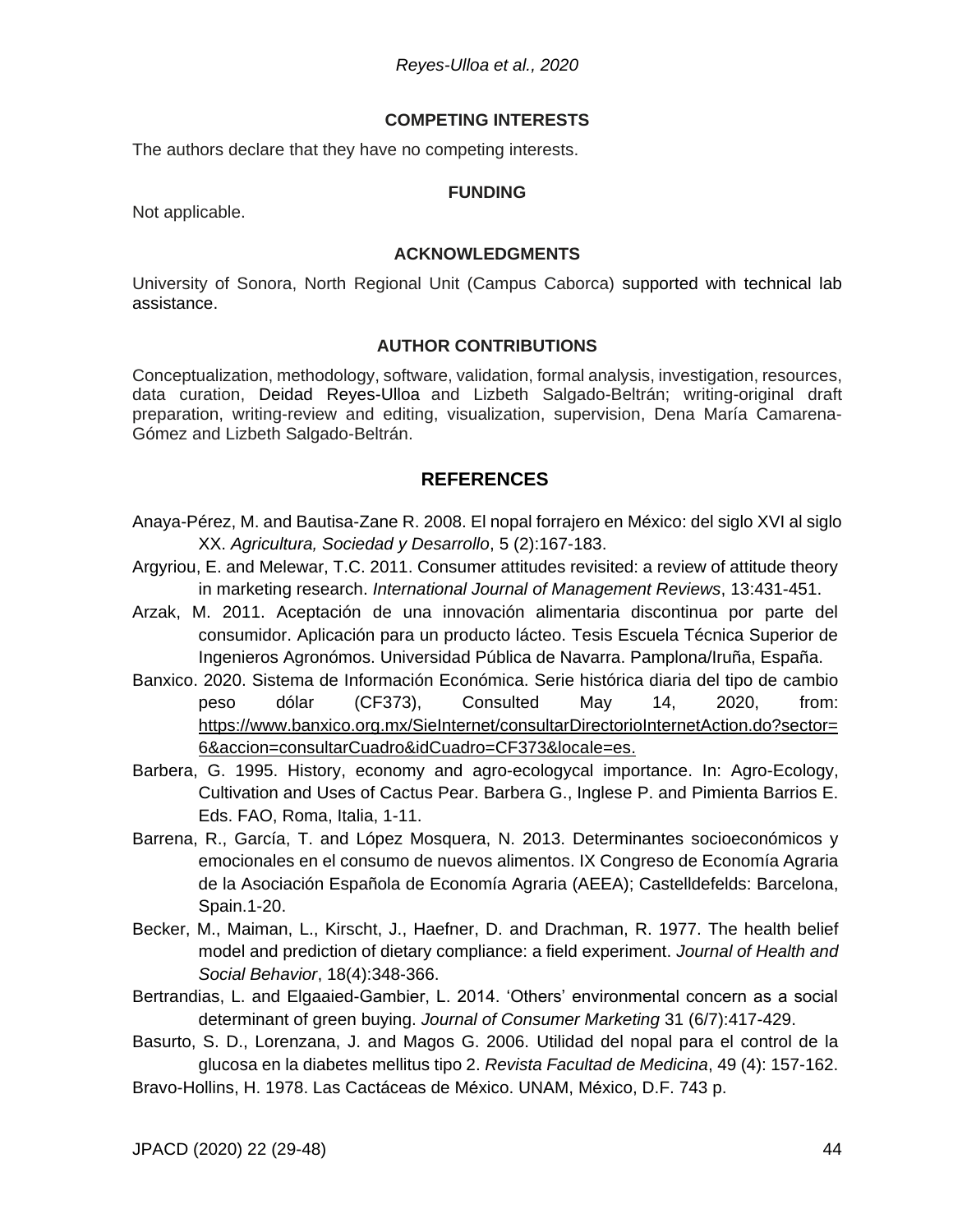- Camarena, B., Romero, D. and Camarena, D.M. 2020. Alimentos orgánicos en Hermosillo, Sonora: disposición a pagar y preferencias del consumidor. *Estudios Sociales*, 33 (55):1-28.
- Calvo-Porral, C., Faina, A. and Montes-Solla, P. 2015. Relational, functional benefits and customer value in large retailing: a cross-format comparative analysis. *Journal of International Food and Agribusiness Marketing*, 27 (4):1-17.
- Carmines, E.G. and Zeller, R.A. 1979. Reliability and Validity Assessment. In: Sage University Paper Series on Quantitative Applications in the Social Sciences, Series. Beverly Hills: Sage, 07-017.
- Chandra S., Eklund B. L. and Villarreal C. R.R. 1998.Use of cactus in mortars and concrete. *Cement and Concrete Research*, 28 (1):41-51.
- Consejo Estatal de Población COESPO. 2015. Consulted February 10, 2020, from: Caborca Indicadores Demográficos y Socioeconómicos [http://www.coespo.sonora.gob.mx/documentos/municipio/2015Caborca.pdf.](about:blank)
- De Magistris, T. and Gracia, A. 2008. The decision to buy organic food products in Southern Italy. *British Food Journal*,110 (9):929-947.
- Droms, C. M., Naylor, R. W. and Haws, K. L. 2009. Eating with a purpose: consumer response to functional food health claims in conflicting versus complementary information environments. Scholarship and Professional Work - Business. Paper 101. Butler University.
- Domínguez-Canales V.S.I., Segbe Domínguez J.A., Alvarado Nava M.A. and Mena Covarrubias J. 2011.Extracción y purificación de mucílago de nopal. Instituto Nacional de Investigaciones Forestales, Agrícolas y Pecuarias. Centro de Investigación Regional del Norte-Centro Campo Experimental Zacatecas. Desplegable Informativa Número 21.
- Food and Agricultural Organization of the United Nations FAO. 2017. Es hora de poner cactus en el menú. Consulted March 15, 2018, from: http://www.fao.org/news/story/es/item/1070263/icode/.
- Fischer, R.A. and Turner N. C. 1978. Plant productivity in the arid and semiarid zones. *Annual Review of Plant Physiology and Plant Molecular Biology*, 29: 277-317.
- Flores, V. C. A. 2004. Importancia del nopal. En: Corrales García J. and Flores V., C.A. Nopalitos y tunas. Producción, comercialización, poscosecha e industrialización. Flores V., C.A (ed). UACH-CIESTAM, Chapingo, México, 1-18.
- García, L. and Martínez, F. 2010. Sibilancias y asma en pediatría: el estudio de la cohorte de Tucson a vista de pájaro. *Boletín de la Sociedad de Pediatría de Asturias, Cantabria, Castilla y León*, 50(1): 30-36.
- Goldsmith, R.E. and Hofacker, CF. 1991. Measuring consumer innovativeness. *Journal of the Academy of Marketing Science*, 19: 209-21.
- Gould, S.J.1988. Consumer attitudes toward health and health care: a differential perspective. *Journal of Consumer Affairs*, 22(1): 96-118.
- Gurtner, S. and Soyez, K. 2016. How to catch the generation Y: Identifying eco-innovators among young customers. *Technological Forecasting and Social Change,* 106: 101- 107.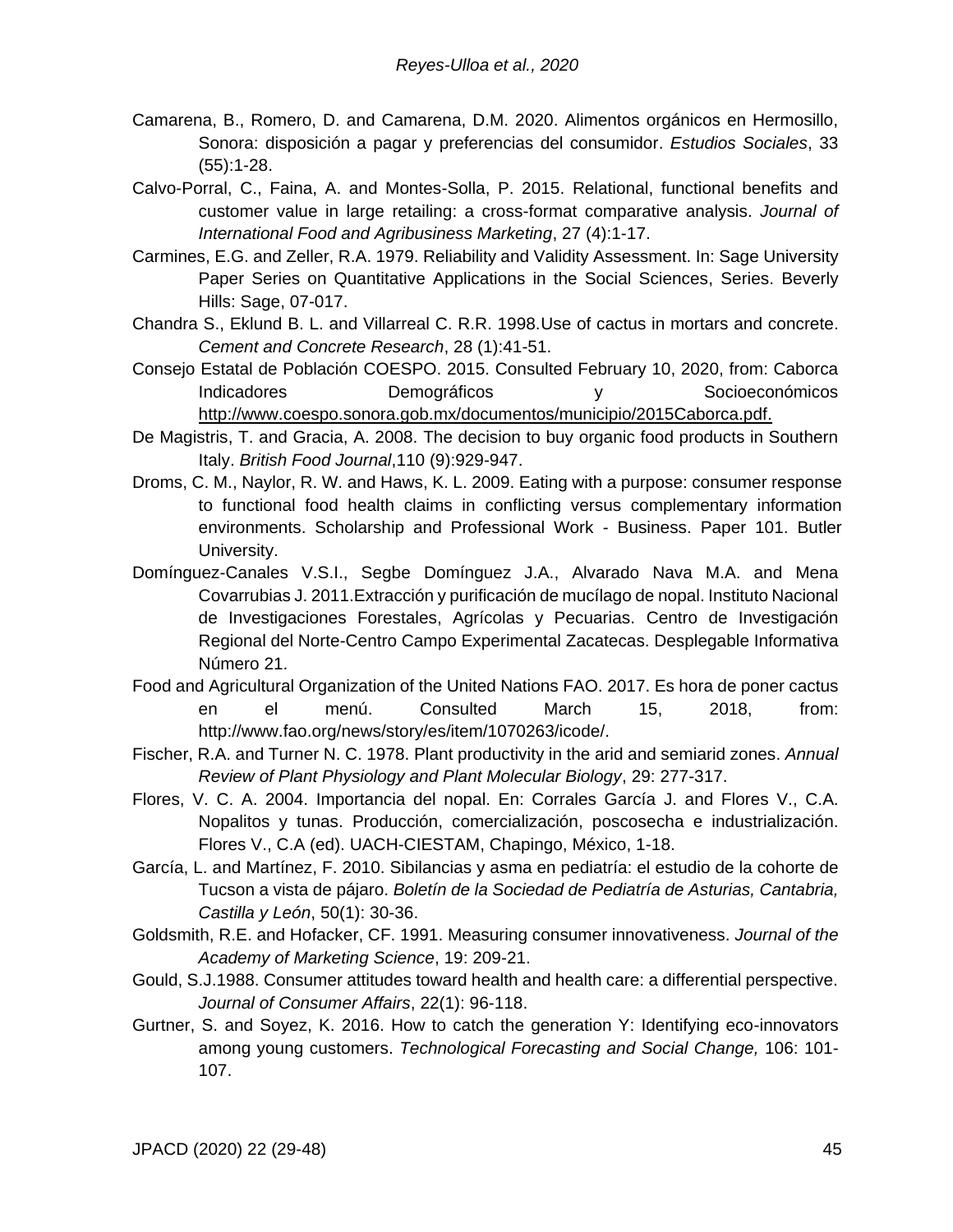- Hair, J., Anderson, R., Tatham, R. and Black, W. 2005. Análisis Multivariante. Pearson Prentice Hall Madrid: Madrid, España.
- Hung, Y., De Kok, T.M. and Verbeke, W. 2016. Consumer attitude and purchase intention towards processed meat products with natural compounds and a reduced level of nitrite. *Meat Science*, 121: 119-126.
- Illoldi-Rangel, P., Ciarleglio, M., Sheinvar, L., Linaje, M. and Sanchez-Cordero, V. 2012. *Opuntia* in Mexico: Identifying priority areas for conserving biodiversity in a multi-use landscape. *PLoS ONE 7:* e36650.
- INEGI. 2015. Sonora. Consulted March 5, 2017, from: [http://cuentame.inegi.org.mx/monografias/informacion/son/poblacion/.](about:blank)
- INEGI. 2018. Mapas. Consulted July 12, 2019, from <http://www.beta.inegi.org.mx/app/mapas/>
- INEGI 2019. Características educativas de la población. Consulted February 10, 2020, from[:https://www.inegi.org.mx/app/tabulados/interactivos/default?px=Educacion\\_04](about:blank) [&bd=Educacion](about:blank)
- INSHT 2008. Síndrome del edificio enfermo, metodología de evaluación, consulted January 3, 2019, from [http://www.insht.es/InshtWeb/Contenidos/Documentacion/FICHAS%20DE%20PUB](http://www.insht.es/InshtWeb/Contenidos/Documentacion/FICHAS%20DE%20PUBLICACIONES/FONDO%20HISTORICO/DOCUMENTOS%20DIVULGATIVOS/DocDivulgativos/Fichero%20pdf/el%20sindrome%20del%20edificio%20enfermo.pdf) [LICACIONES/FONDO%20HISTORICO/DOCUMENTOS%20DIVULGATIVOS/DocD](http://www.insht.es/InshtWeb/Contenidos/Documentacion/FICHAS%20DE%20PUBLICACIONES/FONDO%20HISTORICO/DOCUMENTOS%20DIVULGATIVOS/DocDivulgativos/Fichero%20pdf/el%20sindrome%20del%20edificio%20enfermo.pdf) [ivulgativos/Fichero%20pdf/el%20sindrome%20del%20edificio%20enfermo.pdf.](http://www.insht.es/InshtWeb/Contenidos/Documentacion/FICHAS%20DE%20PUBLICACIONES/FONDO%20HISTORICO/DOCUMENTOS%20DIVULGATIVOS/DocDivulgativos/Fichero%20pdf/el%20sindrome%20del%20edificio%20enfermo.pdf)
- Ladeira, W.J., De Oliveira Santini, F., Hoffmann, C. and Falcao, C. 2016. Experiential value and domain-specific innovativeness during freemium game usage: Effects on child well-being. *Young Consumers*, 17: 64-77.
- Kaynak, R.K. and Ekşi, S. 2014. Effects of personality, environmental and health consciousness on understanding the anti-consumptional attitudes. *Procedia Social and Behavioral Sciences,* 114: 771-776.
- Lozano H., R. A. 2002. Pintura popular para vivienda-una experiencia de innovación tecnológica. Memorias del IV Seminário Ibero-Americano da Rede CYTED XIV.C, 105-114.
- Madera-Santana T.J., Vargas-Rodríguez L., Núñez-Colín C.A., González-García G., Peña-Caballero V., Núñez-Gastélum J.A., Gallegos-Vázquez C. and Rodríguez-Núñez J.R. 2018. Mucilage from cladodes of *Opuntia* spinulifera Salm-Dyck: chemical, morphological, structural and thermal characterization, CyTA - Journal of Food, 16:1, 650-657.
- Mancilla, E., Medina, M.A., Barnica, R., Soto, D., Guerrero, R. y Zecua, Y. 2015. Prevalencia de rinitis alérgica em poblaciones de varios estados de México. *Revista Aergia México*, 62 (3): 196-201.
- Markets and Markets. 2018. Texture paint market by product type (interior, and exterior), application (residential, and non-residential), and region (North America, Europe, Asia-Pacific, South America, and Middle East and Africa)-Global forecast to 2022. Retrieved January 4, 2019, from: https://www.marketsandmarkets.com/Market-Reports/texture-paint-market-215881072.html.
- Mendoza, A., Romero, J.A., Peña, H.D. and Vargas, M. 2001. Prevalencia de asma en niños escolares de la ciudad mexicana de Hermosillo. *Gaceta Médica México*, 137 (5): 397- 401.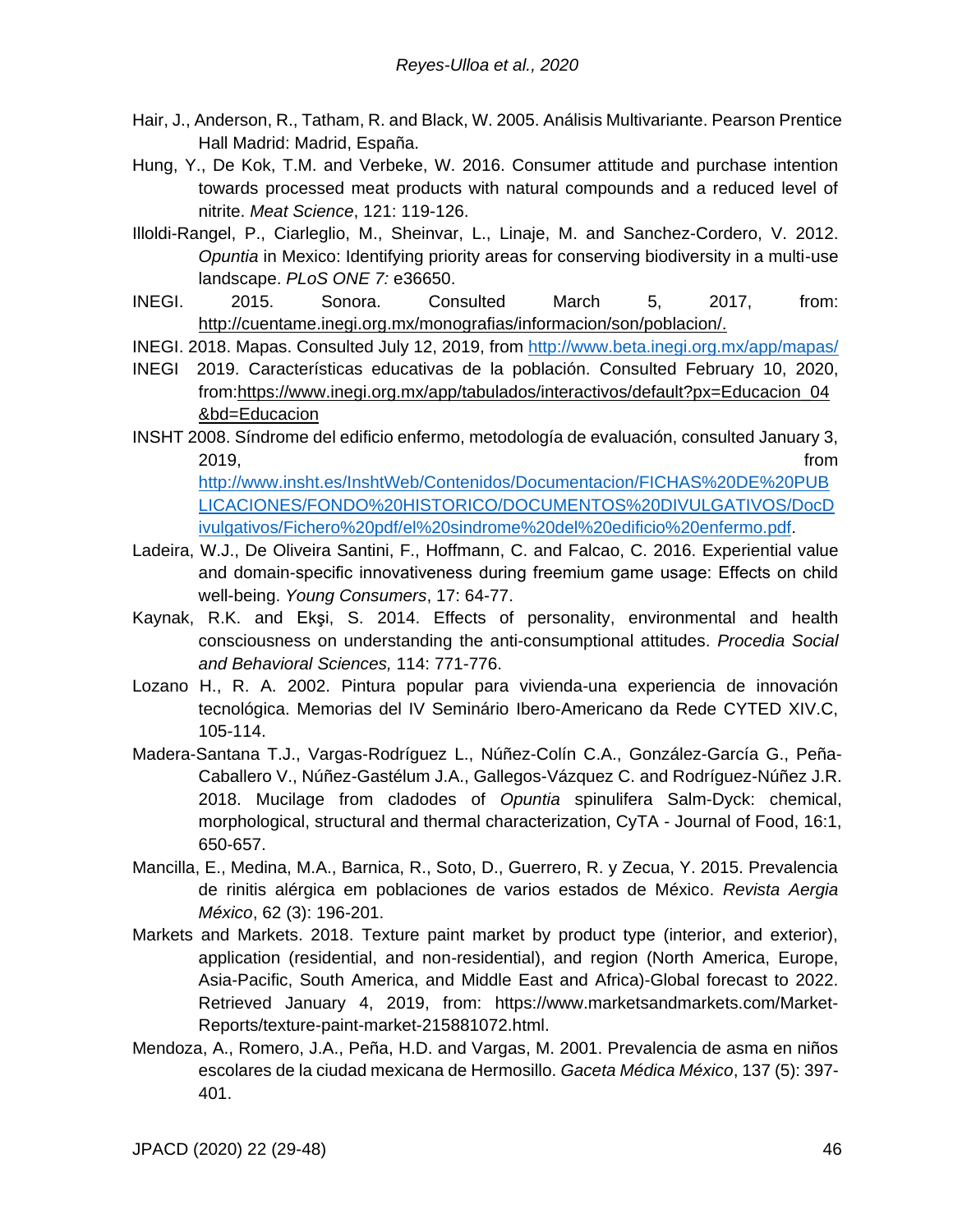- Michon, C., O'sullivan, M.G., Sheehan, E., Delahunty, C.M. and Kerry, J.P.2010. Study on the influence of age, gender, and familiarity with the product on the acceptance of vegetal soups. Food Quality Preference, 21: 478-488.
- Moctezuma, G., Espinosa, J.A., Cuevas, V., Jolalpa, J.L., Romero, F., Vélez, A., Bustos, D. 2010. Innovación tecnológica de la cadena agroalimentaria de maíz para mejorar su competitividad, estudio de caso en el estado de Hidalgo. *Revista Mexicana Ciencias Agricolas*, 1: 101-110.
- Mora X. and Vargas L. 2015. Paredes blancas, una alternativa digna: pintura natural base cal y nopal. 20° Encuentro Nacional sobre Desarrollo Regional en México. Cuernavaca, Morelos del 17 al 20 de noviembre. AMECIDER-CRIM, UNAM. Pp. 1-21.
- National Wild Life Federation. 2010. Extreme Allergies and Global Warming, May 19, 2020, from[:https://www.aafa.org/media/1634/extreme-allergies-global-warming-report-](about:blank)[2010.pdf.](about:blank)
- Nunnally, J. C. 1967. Psychometric Theory. New York: McGraw-Hill.640 p.
- Resano, H., Olaizola, A.M. and Domínguez-Torreiro, M. 2018. Exploring the influence of consumer characteristics on veal credence and experience guarantee purchasing motivators. *Meat Science*, 141: 1-8.
- Resano, H. and Sanjuán, A.I. 2018. Exploring the role of mountain origin and autochthonous breed on urban consumers' acceptability. *Sustainablitiy,* 10 (4423): 1-15.
- Roa, F.M., Toral, S., Roa, V.H., Zavala, J.A., Durán, L.M., Herrera, B.P. and Fuentes, F. 2009. Estimaciones sobre la tendencia del asma en México para el período 2008-2012. *Anales Médicos*, 54 (1): 16-22.
- Rodríguez, A., Cuéllar, I., Maldonado, G. and Suardiaz, M. 2016. Efectos nocivos del plomo para la salud del hombre. *Revista Cubana de Investigaciones Biomédicas*, 35:18-24.
- Royne M. B., Fox A. K., Deitz G. D. and Gibson T. 2014. The effects of health consciousness and familiarity with DTCA on perceptions of dietary supplements. *Journal of Consumer Affairs*, 48 (3): 515-534.
- Salgado-Beltrán, L. Bravo, B. and Camarena, D.M. 2016. Adopción de nuevos productos con diseño sustentable: El caso de la salsa de guacamole. *Intercienci*a, 41: 414-418.
- Salgado-Beltrán L., Beltrán-Morales L.F., Velarde-Mendívil A.T. and Robles-Baldenegro M.E.2018. Attitudes and sensory perceptions of food consumers towards technological innovation in Mexico: A case-study on rice-based dessert, *Sustainability*, 10 (1): 175: 1-15.
- Scheinvar L., Gallegos Vázquez C., Olalde Parra, C. G., Sánchez Cordero V., Linaje M., Gaytán A., Matías Hernández H., Mena Mendieta M. and Rivera Fuentes B.R. 2011.Estado del conocimiento de las especies de nopal (*Opuntia spp*.) productoras de xoconostles silvestres y cultivadas. Instituto de Biología UNAM-Centro Regional Universitario Centro Norte, UACh. *Dentro del Proyecto "Generación y recopilación de información de las especies de las que México es centro de origen y diversidad genética"*, financiado por la Dirección General del Sector Primario y Recursos Naturales Renovables (DGSPRNR), perteneciente a la SEMARNAT y coordinado por la CONABIO. CONABIO. México D.F.
- Schlegelmilch, B.B., Diamantopoulos, A. and Bohlen, G.M. 1994. The value of sociodemographic characteristics for predicting environmental consciousness. In: